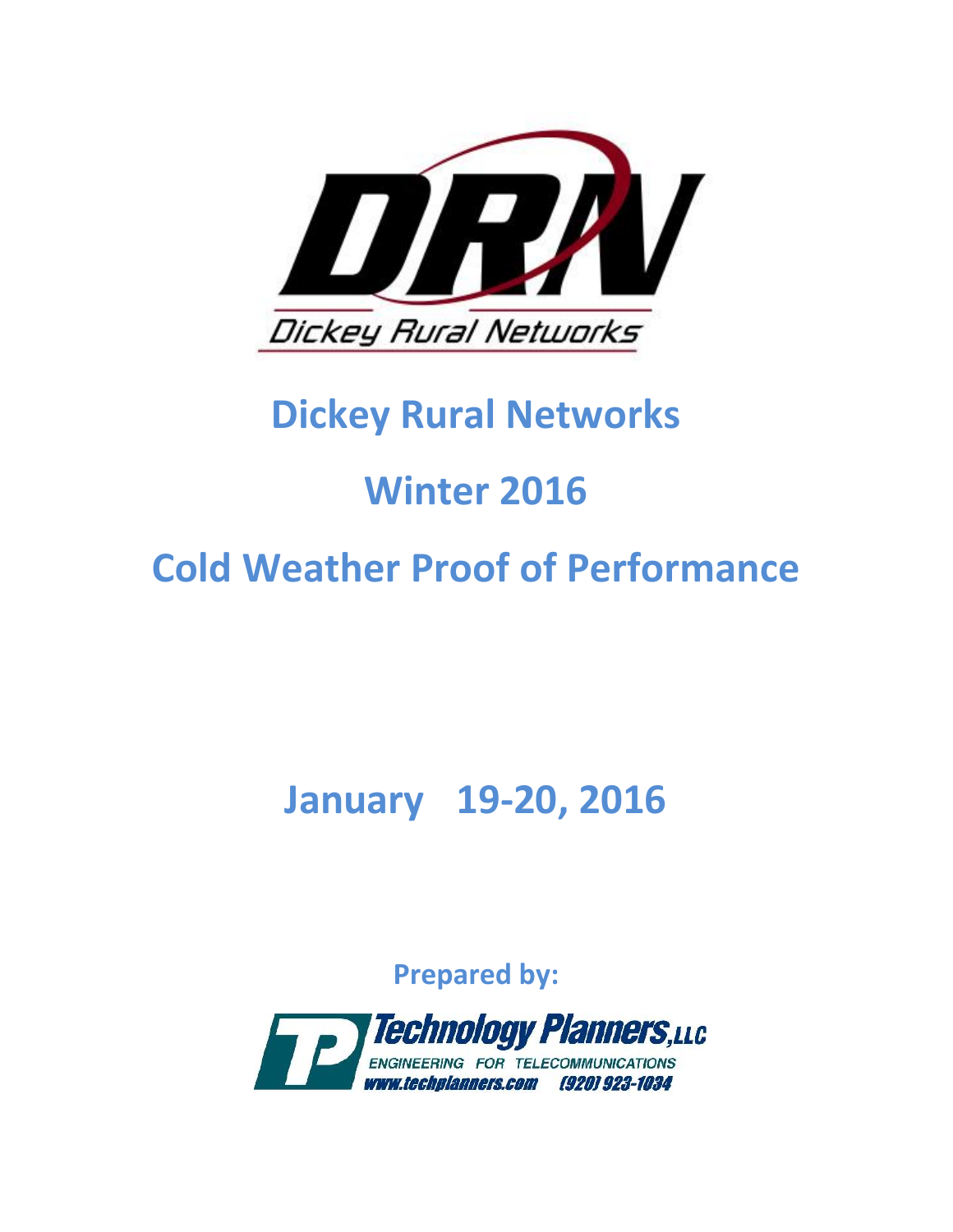

#### Analog RF Proof of Performance Testing Methodology

#### **System Description:**

Dickey Rural Networks CATV network is a fiber to the home (FTTH) system with an RF overlay. The headend is based in Oakes, ND. This headend receives all video signals and processes them for distribution. There is no frequency altering equipment downstream from this location.

The total system bandwidth is 750 MHz. Per FCC rules; plant testing will be performed on the analog bandwidth using 12 analog test channels evenly spread across the widest possible frequency range.

Digital RF tier customers are supplied with set tops by the operator. The RF performance of these units is a matter of the manufacturer's specifications. All are well known units in common usage throughout the industry (Motorola/Arris, Scientific Atlanta/Cisco).

#### **Testing Equipment & Procedures:**

These system performance measurements were made by using the following test instruments: Tektronix 2715 spectrum analyzer, Tektronix TSG-120 test signal generator, JDSU SDA-4040D, CLI-1750, & CLI-1450 signal level meters, 100 Ft. length of RG-6 coaxial cable standard to the system.

SCTE Measurement Recommended Practices for Cable Systems are followed for all testing procedures. All tests were performed at locations meeting with FCC rules, and with the proper number of specified channels, based on system bandwidth.

The headend hardware was left in the normal operating condition, supplying the normal programming content for all tests that did not require alteration for testing. Second Order and C/N tests were performed during active video modulation, using vertical interface gating. The carrier was removed from the modulator to enable Composite Triple Beat testing. An FCC multiburst video test pattern was substituted for In Channel Frequency Response tests.

*ENGINEERING FOR TELECOMMUNICATIONS*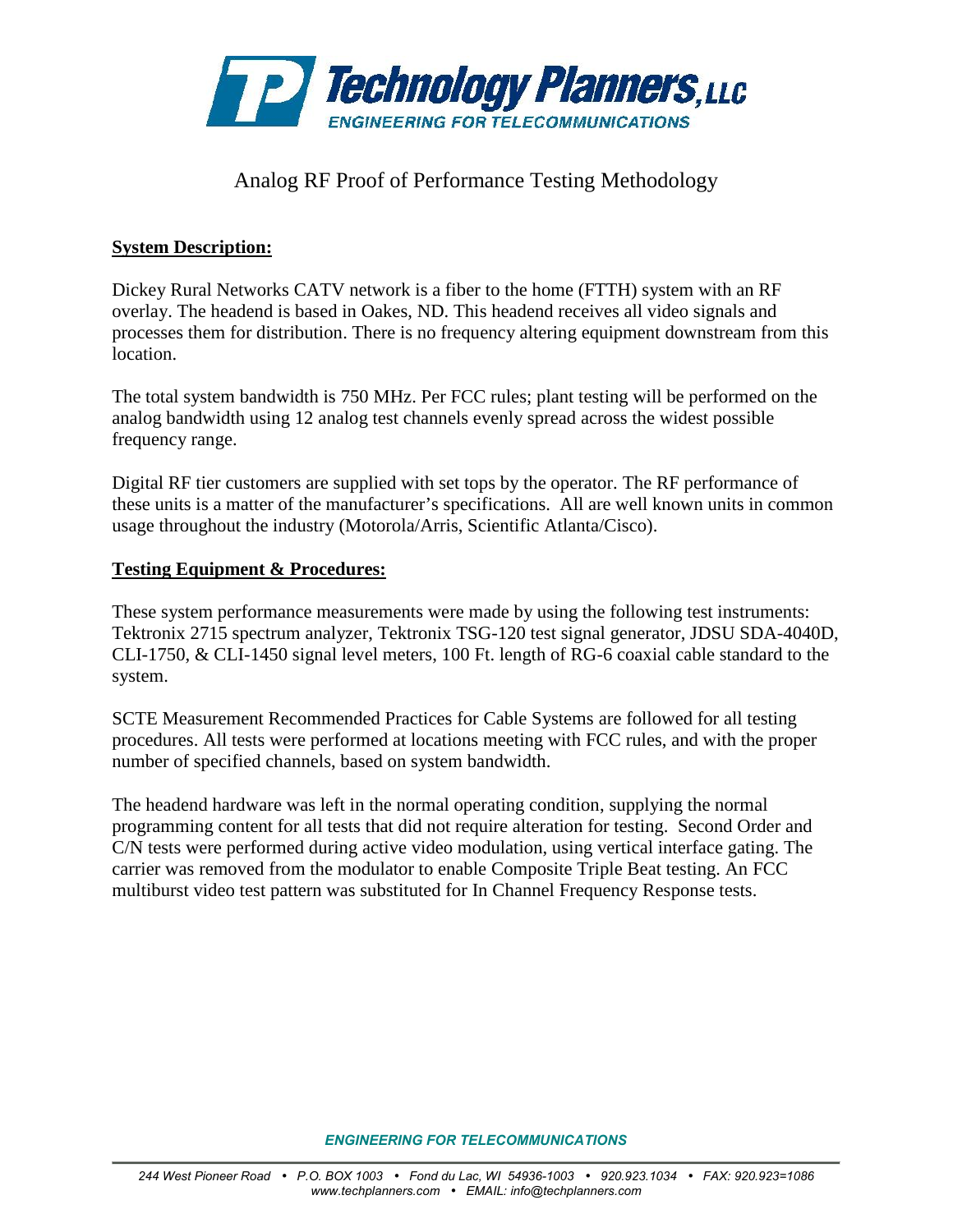## Location Report: RF Modulating Site (Headend)

| Test Location:  |      | Dickey Rural Headend Oakes, ND |      |  |  |  |  |  |
|-----------------|------|--------------------------------|------|--|--|--|--|--|
| Date:           |      | 1/19/2016                      |      |  |  |  |  |  |
| Video Standard: |      | NTSC.                          |      |  |  |  |  |  |
|                 | Pass |                                | Fail |  |  |  |  |  |

|                    | Standard           |               | <b>Visual Carrier</b> | <b>Visual Carrier</b> |                      | Aural Carrier △ |  | <b>Aural Carrier</b>             |  |
|--------------------|--------------------|---------------|-----------------------|-----------------------|----------------------|-----------------|--|----------------------------------|--|
| <b>EIA</b> Channel | Frequency<br>(MHz) | Program       | Level (dBmV)          | Frequency (MHz)       |                      | (dBc)           |  | <b>Frequency Offset</b><br>(MHz) |  |
| $\overline{2}$     | 55.2500            | <b>GUIDE</b>  | 18.8                  | 55.249956             |                      | $-14.3$         |  | 4.500006                         |  |
| $\overline{4}$     | 67.2500            | <b>CBS</b>    | 19.6                  | 67.249946             | ℐ                    | $-14.9$         |  | 4.499994                         |  |
| 5                  | 77.2500            | <b>CSPN</b>   | 19.1                  | 77.249958             |                      | $-15.2$         |  | 4.499998                         |  |
| 6                  | 83.2500            | <b>ABC</b>    | 19.2                  | 83.249933             |                      | $-14.6$         |  | 4.499993                         |  |
| 95 A5              | 91.2500            | <b>BEKcen</b> | 19.0                  | 91.250044             | $\mathscr{I}$        | $-15.2$         |  | 4.500004                         |  |
| $99A1+$            | 115.2750           | <b>TRNADO</b> | 18.9                  | 115.274908            |                      | $-15.4$         |  | 4.499978                         |  |
| $14A^{-+}$         | 121.2375           | <b>HSN</b>    | 19.0                  | 121.237201            |                      | $-15.5$         |  | 4.499986                         |  |
| $15B++$            | 127.2625           | <b>WEATHR</b> | 19.1                  | 127.262188            |                      | $-15.2$         |  | 4.500018                         |  |
| $16C +$            | 133.2375           | <b>DRNCOM</b> | 19.2                  | 133.236962            |                      | $-15.1$         |  | 4.499990                         |  |
| 17 D               | 139.2500           | <b>QVC</b>    | 19.1                  | 139.249436            |                      | $-15.6$         |  | 4.499985                         |  |
| 7                  | 175.2500           | <b>BEK</b>    | 17.9                  | 175.250048            |                      | $-15.2$         |  | 4.499978                         |  |
| 8                  | 181.2500           | <b>CW</b>     | 18.7                  | 181.249558            |                      | $-15.0$         |  | 4.499992                         |  |
| 9                  | 187.2500           | <b>DRNWE</b>  | 18.3                  | 187.249540            |                      | $-13.6$         |  | 4.499988                         |  |
| 10                 | 193.2500           | <b>FOX</b>    | 18.2                  | 193.249854            |                      | $-16.5$         |  | 4.500035                         |  |
| 11                 | 199.2500           | <b>NBC</b>    | 18.9                  | 199.249851            |                      | $-15.1$         |  | 4.499998                         |  |
| 12                 | 205.2500           | CSPAN2        | 18.7                  | 205.249897            | ℐ                    | $-15.6$         |  | 4.499999                         |  |
| 13                 | 211.2500           | <b>PBS</b>    | 18.5                  | 211.249149            |                      | $-15.3$         |  | 4.499977                         |  |
| $24 K +$           | 223.2500           | <b>ESPN</b>   | 18.9                  | 223.249098            |                      | $-14.9$         |  | 4.499973                         |  |
| $25L++$            | 229.2625           | ESPN2         | 18.7                  | 229.261273            | ✔                    | $-14.2$         |  | 4.499979                         |  |
| $26 M +$           | 235.2375           | <b>ESPNcl</b> | 19.1                  | 235.236240            |                      | $-14.6$         |  | 4.499976                         |  |
| $27 N +$           | 241.2375           | <b>ESPNew</b> | 19.2                  | 241.236207            |                      | $-14.9$         |  | 4.499977                         |  |
| $280-+$            | 247.2375           | <b>TBS</b>    | 19.3                  | 247.236175            |                      | $-15.9$         |  | 4.499971                         |  |
| $29P-+$            | 253.2375           | <b>LIFETM</b> | 19.7                  | 253.236139            |                      | $-15.9$         |  | 4.499976                         |  |
| $30Q-+$            | 259.2375           | <b>DISNEY</b> | 18.8                  | 259.236108            |                      | $-15.0$         |  | 4.499966                         |  |
| $31 R +$           | 265.2375           | <b>USA</b>    | 19.1                  | 265.236071            |                      | $-15.2$         |  | 4.499982                         |  |
| $32S+$             | 271.2375           | ABCfam        | 19.0                  | 271.236173            |                      | $-15.2$         |  | 4.499974                         |  |
| $37AA^{-}+$        | 301.2375           | TNT           | 19.4                  | 301.236024            | $\blacktriangleleft$ | $-14.3$         |  | 4.499978                         |  |
| 38 BB-+            | 307.2375           | <b>DISCVR</b> | 19.4                  | 307.235993            | $\blacktriangleleft$ | $-14.9$         |  | 4.499964                         |  |
| $40$ DD-+          | 319.2375           | <b>HEADLN</b> | 19.2                  | 319.237259            | ✔                    | $-15.3$         |  | 4.499998                         |  |
| 41 $EE - +$        | 325.2375           | FOXsn         | 19.2                  | 325.237253            |                      | $-15.7$         |  | 4.499995                         |  |
| $42 FF++$          | 331.2750           | ANIMAL        | 18.7                  | 331.274154            | $\blacktriangleleft$ | $-14.9$         |  | 4.500004                         |  |
| $43 G - +$         | 337.2375           | AMC           | 19.2                  | 337.236639            | $\blacktriangleleft$ | $-14.6$         |  | 4.499985                         |  |
| $44$ HH- $+$       | 343.2375           | <b>HISTRY</b> | 19.5                  | 343.236075            |                      | $-14.7$         |  | 4.499973                         |  |
| $45$ $II - +$      | 349.2375           | <b>TLC</b>    | 19.2                  | 349.236046            | √                    | $-15.9$         |  | 4.499979                         |  |
| $46$ JJ-+          | 355.2375           | <b>TOON</b>   | 19.3                  | 355.235137            | $\blacktriangleleft$ | $-15.7$         |  | 4.499970                         |  |
| $47$ KK + +        | 361.2625           | <b>HGTV</b>   | 19.0                  | 361.261574            |                      | $-15.1$         |  | 4.499979                         |  |
| $48 L - +$         | 367.2375           | A&E           | 19.2                  | 367.237844            | $\blacktriangleleft$ | $-15.4$         |  | 4.500001                         |  |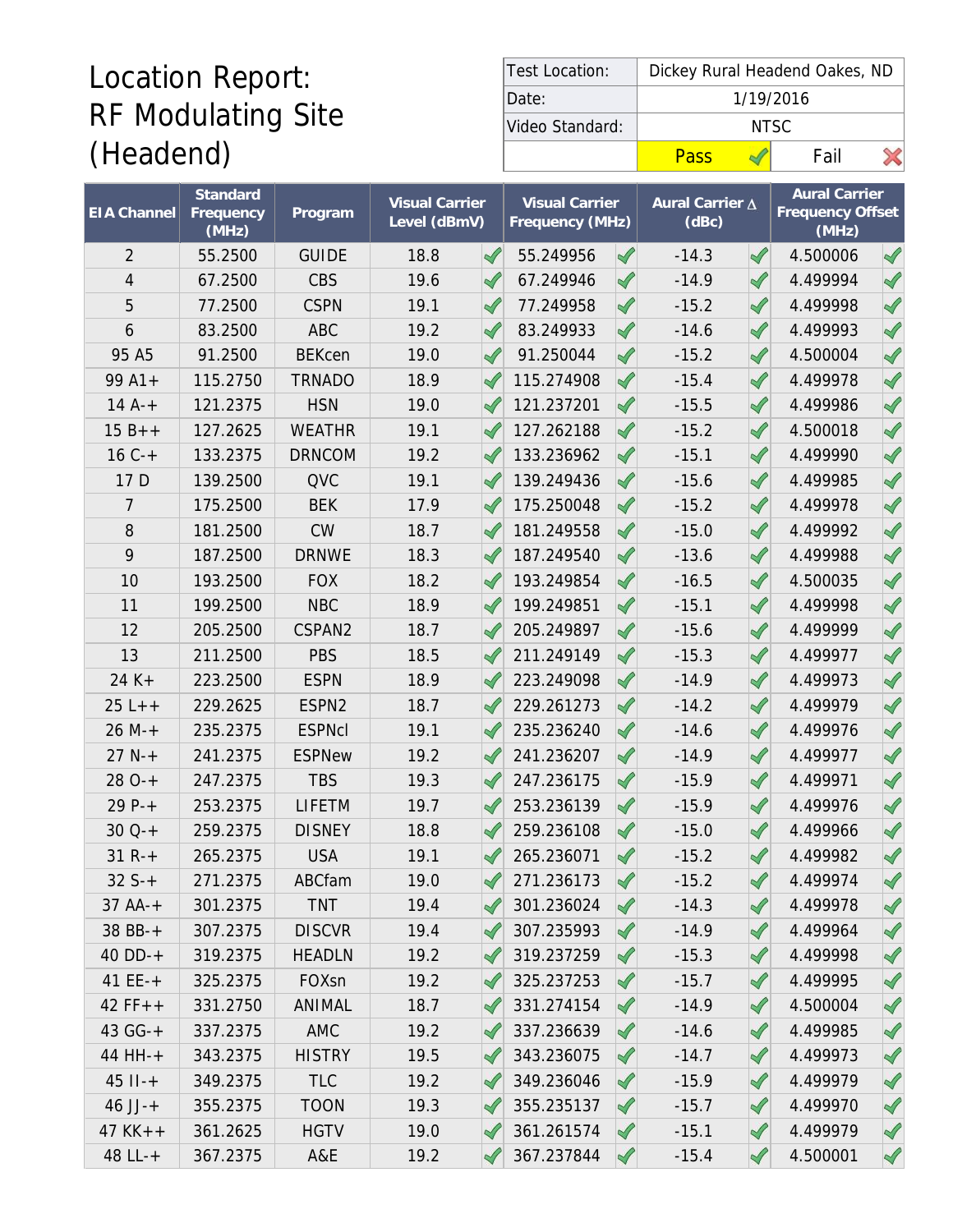## Location Report: RF Modulating Site (Headend)

| Test Location:  |      | Dickey Rural Headend Oakes, ND |      |  |  |  |  |  |
|-----------------|------|--------------------------------|------|--|--|--|--|--|
| Date:           |      | 1/19/2016                      |      |  |  |  |  |  |
| Video Standard: |      | NTSC.                          |      |  |  |  |  |  |
|                 | Pass |                                | Fail |  |  |  |  |  |

| <b>EIA Channel</b> | Standard<br>Frequency<br>$\overline{\text{(MHz)}}$ | Program       | <b>Visual Carrier</b><br>Level (dBmV) | <b>Visual Carrier</b><br>Frequency (MHz) |                          | Aural Carrier A<br>(dBc) |  | <b>Aural Carrier</b><br><b>Frequency Offset</b><br>(MHz) |  |
|--------------------|----------------------------------------------------|---------------|---------------------------------------|------------------------------------------|--------------------------|--------------------------|--|----------------------------------------------------------|--|
| 49 MM-+            | 373.2375                                           | <b>CNBC</b>   | 19.3                                  | 373.237844                               |                          | $-15.2$                  |  | 4.500006                                                 |  |
| $50$ NN-+          | 379.2375                                           | <b>OWN</b>    | 19.4                                  | 379.237857                               | ✔                        | $-15.1$                  |  | 4.499999                                                 |  |
| $5100-+$           | 385.2375                                           | <b>TCM</b>    | 19.2                                  | 385.237851                               | ℐ                        | $-15.2$                  |  | 4.500011                                                 |  |
| $52 PP-+$          | 391.2375                                           | <b>OUTDR</b>  | 19.7                                  | 391.237864                               | $\overline{\mathscr{A}}$ | $-15.7$                  |  | 4.499993                                                 |  |
| 53 QQ-+            | 397.2375                                           | <b>TRAVEL</b> | 19.3                                  | 397.237872                               | S                        | $-15.0$                  |  | 4.500014                                                 |  |
| <b>54 RR</b>       | 403.2500                                           | CNN           | 19.0                                  | 403.250375                               | S                        | $-15.4$                  |  | 4.500008                                                 |  |
| 55 SS              | 409.2500                                           | <b>DIY</b>    | 18.9                                  | 409.250383                               |                          | $-13.3$                  |  | 4.500014                                                 |  |
| 56 TT              | 415.2500                                           | <b>NATGEO</b> | 19.2                                  | 415.247238                               |                          | $-14.7$                  |  | 4.499966                                                 |  |
| 57 UU              | 421.2500                                           | <b>FOXnew</b> | 19.3                                  | 421.247199                               | $\mathscr{A}$            | $-13.6$                  |  | 4.499972                                                 |  |
| 59 WW              | 433.2500                                           | <b>MSNBC</b>  | 19.0                                  | 433.247120                               |                          | $-14.9$                  |  | 4.499971                                                 |  |
| 60 XX              | 439.2500                                           | <b>BRAVO</b>  | 19.5                                  | 439.247080                               |                          | $-13.1$                  |  | 4.499968                                                 |  |
| 61 YY              | 445.2500                                           | <b>DSNYxd</b> | 19.1                                  | 445.248184                               |                          | $-15.4$                  |  | 4.499977                                                 |  |
| 62 ZZ              | 451.2500                                           | <b>GOLF</b>   | 19.0                                  | 451.247003                               | $\overline{\mathscr{A}}$ | $-15.7$                  |  | 4.499977                                                 |  |
| 64 BBB             | 463.2500                                           | <b>FOOD</b>   | 19.0                                  | 463.246902                               |                          | $-13.2$                  |  | 4.499971                                                 |  |
| <b>65 CCC</b>      | 469.2500                                           | GSN           | 19.0                                  | 469.249437                               | $\overline{\mathscr{A}}$ | $-14.9$                  |  | 4.499998                                                 |  |
| <b>67 EEE</b>      | 481.2500                                           | <b>FX</b>     | 19.1                                  | 481.249425                               | √                        | $-15.7$                  |  | 4.499995                                                 |  |
| <b>68 FFF</b>      | 487.2500                                           | FOXspt        | 19.2                                  | 487.249420                               | $\mathscr{I}$            | $-14.9$                  |  | 4.499992                                                 |  |
| 69 GGG             | 493.2500                                           | YouToo        | 19.4                                  | 493.249413                               | $\mathscr{I}$            | $-15.5$                  |  | 4.499989                                                 |  |
| <b>70 HHH</b>      | 499.2500                                           | <b>GAC</b>    | 19.7                                  | 499.249405                               |                          | $-15.4$                  |  | 4.499995                                                 |  |
| <b>71 III</b>      | 505.2500                                           | truTV         | 19.4                                  | 505.249401                               | $\mathscr{I}$            | $-15.4$                  |  | 4.499998                                                 |  |
| 72 JJJ             | 511.2500                                           | <b>HLMARK</b> | 19.6                                  | 511.249393                               |                          | $-14.4$                  |  | 4.499995                                                 |  |
| <b>73 KKK</b>      | 517.2500                                           | <b>OXYGEN</b> | 19.6                                  | 517.249738                               |                          | $-14.2$                  |  | 4.500003                                                 |  |
| <b>74 LLL</b>      | 523.2500                                           | <b>NBCspt</b> | 19.5                                  | 523.249738                               |                          | $-14.5$                  |  | 4.499993                                                 |  |
| 75 MMM             | 529.2500                                           | <b>ION</b>    | 19.4                                  | 529.249733                               | $\overline{\mathscr{A}}$ | $-14.5$                  |  | 4.499985                                                 |  |
| <b>76 NNN</b>      | 535.2500                                           | <b>RFD TV</b> | 19.7                                  | 535.248653                               |                          | $-15.0$                  |  | 4.499987                                                 |  |
| 77 000             | 541.2500                                           | SyFy          | 19.5                                  | 541.249727                               |                          | $-14.8$                  |  | 4.500001                                                 |  |
| <b>78 PPP</b>      | 547.2500                                           | <b>SPTMEN</b> | 19.5                                  | 547.249725                               |                          | $-15.0$                  |  | 4.499997                                                 |  |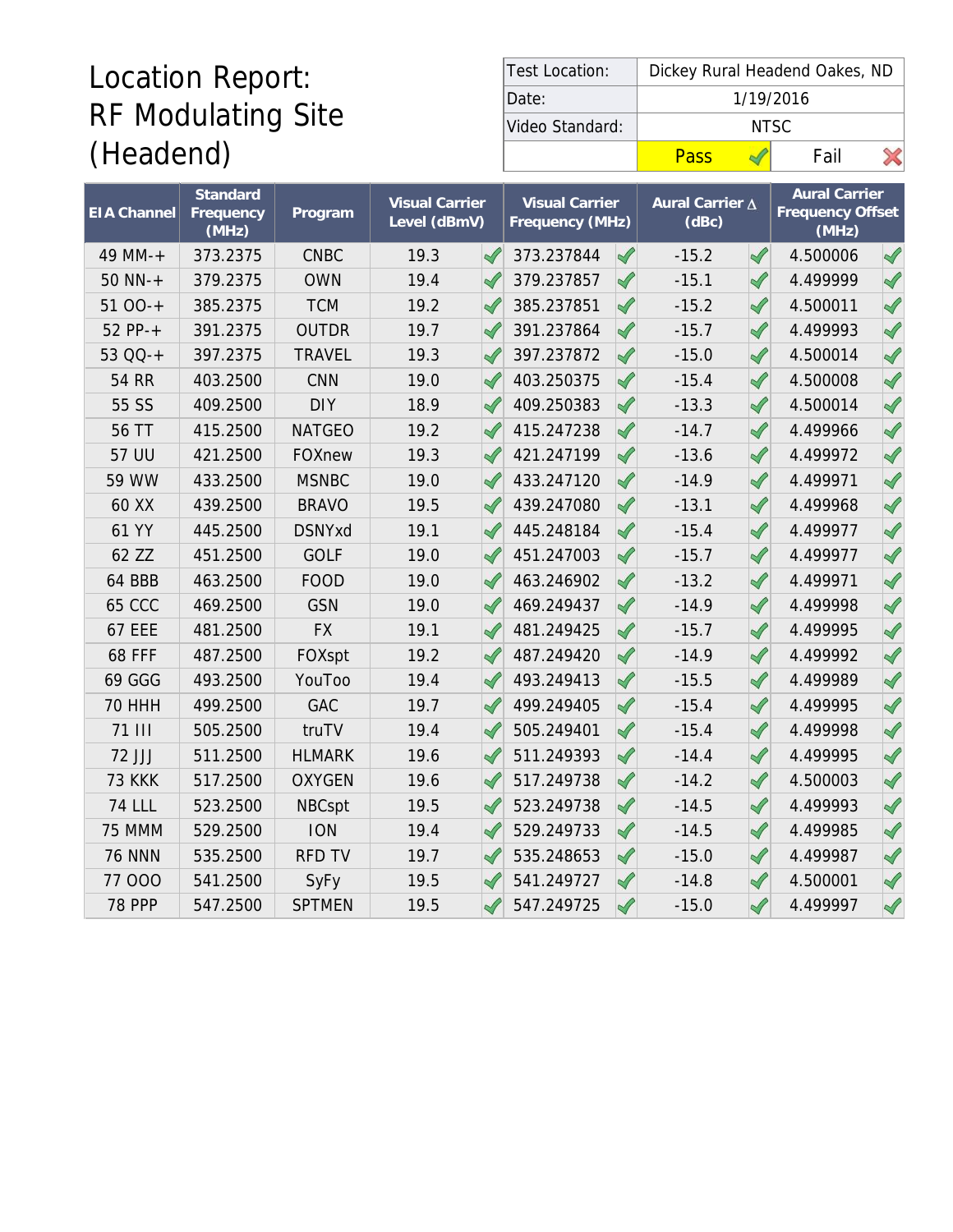| Test Location:  |       | Forbes, ND |  |  |  |  |  |  |  |
|-----------------|-------|------------|--|--|--|--|--|--|--|
| Date:           |       | 1/19/2016  |  |  |  |  |  |  |  |
| Video Standard: | NTSC. |            |  |  |  |  |  |  |  |
|                 | Pass  | Fail       |  |  |  |  |  |  |  |

### Selected Test Channels

| <b>EIA Channel</b> | Standard<br>Frequency<br>(MHz) | Program       | <b>Visual Carrier</b><br>Level (dBmV) | <b>Visual Carrier</b><br>Frequency (MHz) |  | Aural Carrier A<br>(dBc) |  | <b>Aural Carrier</b><br>Frequency Offset<br>(MHz) |  |
|--------------------|--------------------------------|---------------|---------------------------------------|------------------------------------------|--|--------------------------|--|---------------------------------------------------|--|
| $\overline{2}$     | 55.2500                        | <b>GUIDE</b>  | 18.5                                  | 55.249958                                |  | $-13.8$                  |  | 4.499989                                          |  |
| 7                  | 175.2500                       | <b>BEK</b>    | 18.7                                  | 175.250060                               |  | $-15.5$                  |  | 4.499988                                          |  |
| 26 M               | 235.2375                       | <b>ESPNcI</b> | 19.0                                  | 235.236219                               |  | $-14.5$                  |  | 4.499981                                          |  |
| $280-+$            | 247.2375                       | <b>TBS</b>    | 19.1                                  | 247.236145                               |  | $-15.8$                  |  | 4.499973                                          |  |
| $32S+$             | 271.2375                       | ABCfam        | 19.0                                  | 271.236160                               |  | $-15.3$                  |  | 4.499978                                          |  |
| $46$ JJ-+          | 355.2375                       | <b>TOON</b>   | 19.4                                  | 355.235137                               |  | $-15.5$                  |  | 4.499970                                          |  |
| 55 SS              | 409.2500                       | <b>DIY</b>    | 19.0                                  | 409.250391                               |  | $-13.3$                  |  | 4.500007                                          |  |
| 59 WW              | 433.2500                       | <b>MSNBC</b>  | 19.2                                  | 433.247131                               |  | $-14.3$                  |  | 4.499975                                          |  |
| 61 YY              | 445.2500                       | <b>DSNYxd</b> | 18.4                                  | 445.248253                               |  | $-15.7$                  |  | 4.500011                                          |  |
| 69 GGG             | 493.2500                       | YouToo        | 18.7                                  | 493.249422                               |  | $-15.2$                  |  | 4.499988                                          |  |
| 71 III             | 505.2500                       | truTV         | 19.2                                  | 505.249414                               |  | $-15.8$                  |  | 4.499994                                          |  |
| <b>78 PPP</b>      | 547.2500                       | Sptman        | 19.2                                  | 547.249730                               |  | $-14.9$                  |  | 4.500001                                          |  |

#### RF Carrier Performance Measurements

| <b>EIA Channel</b> | Standard<br>Frequency<br>(MHz) | Program       | Carrier to Noise<br>(dB) | <b>Coherent Second</b><br>Order (dBc) | <b>Coherent Triple</b><br>Beat (dBc) | In Channel<br>Response (dB) |  |
|--------------------|--------------------------------|---------------|--------------------------|---------------------------------------|--------------------------------------|-----------------------------|--|
| $\overline{2}$     | 55.2500                        | <b>GUIDE</b>  | 52.1                     | $-67.70$                              | $-62.8$                              | 1.4                         |  |
| 7                  | 175.2500                       | <b>BEK</b>    | 51.6                     | $-64.20$                              | $-59.8$                              | 1.3                         |  |
| 26 M               | 235.2375                       | <b>ESPNcI</b> | 51.9                     | $-67.90$                              | $-62.0$                              | 0.9                         |  |
| $280-+$            | 247.2375                       | <b>TBS</b>    | 49.6                     | $-68.80$                              | $-62.5$                              | 0.9                         |  |
| $32S+$             | 271.2375                       | ABCfam        | 52.9                     | $-65.30$                              | $-63.0$                              | 1.2                         |  |
| $46$ JJ-+          | 355.2375                       | <b>TOON</b>   | 52.0                     | $-67.10$                              | $-61.4$                              | 1.4                         |  |
| 55 SS              | 409.2500                       | <b>DIY</b>    | 49.0                     | $-65.20$                              | $-59.6$                              | 1.4                         |  |
| 59 WW              | 433.2500                       | <b>MSNBC</b>  | 48.3                     | $-63.40$                              | $-59.6$                              | 1.4                         |  |
| 61 YY              | 445.2500                       | <b>DSNYxd</b> | 49.7                     | $-68.60$                              | $-58.6$                              | 1.3                         |  |
| 69 GGG             | 493.2500                       | YouToo        | 49.7                     | $-65.70$                              | $-60.7$                              | 1.3                         |  |
| <b>71 III</b>      | 505.2500                       | truTV         | 50.1                     | $-66.60$                              | $-60.2$                              | 1.4                         |  |
| <b>78 PPP</b>      | 547.2500                       | Sptman        | 50.4                     | $-66.80$                              | $-62.2$                              | 1.3                         |  |

 $1.0\%$ **Hum & Low Frequency Disturbance**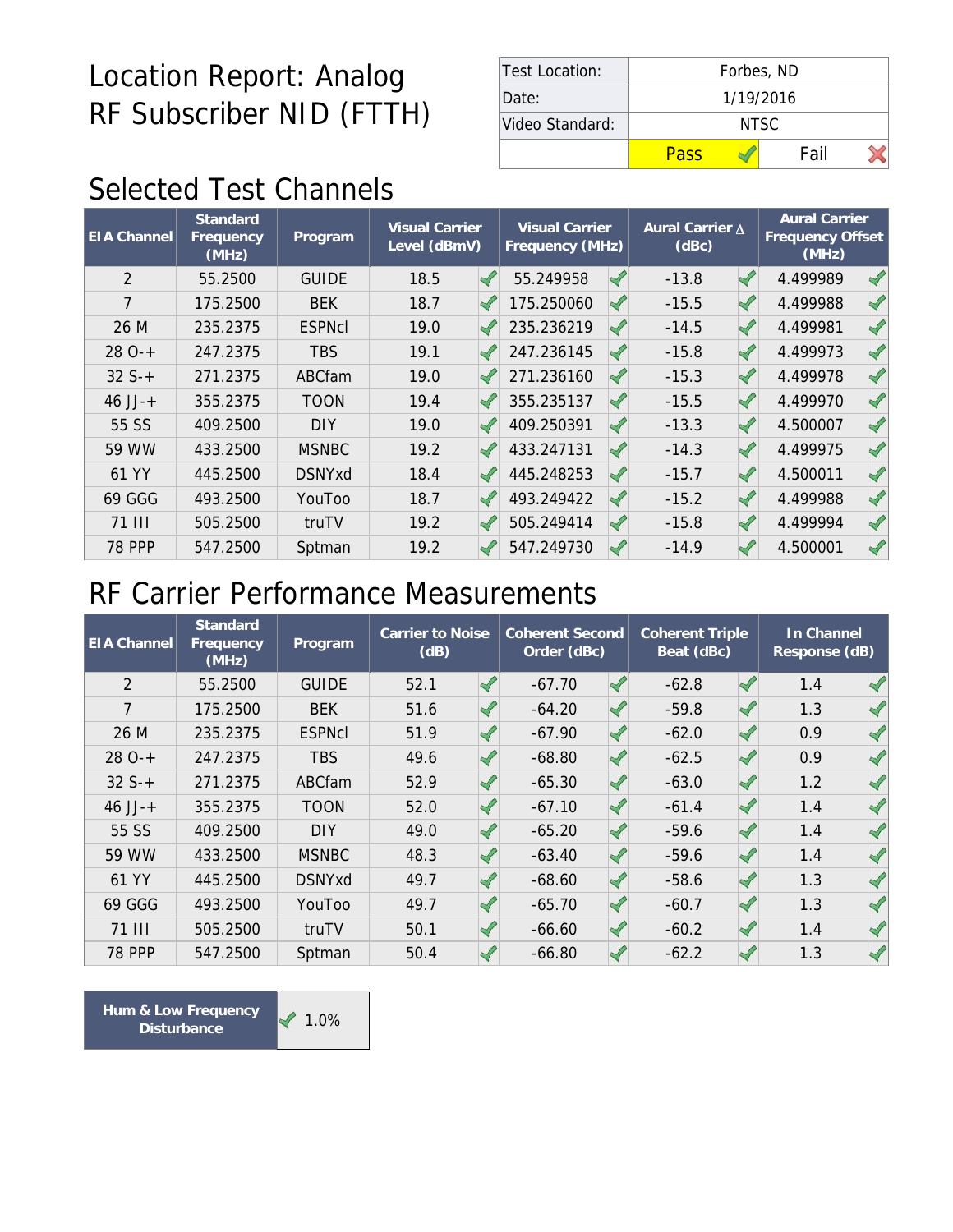| Test Location:  |      | Forbes, ND |      |  |  |  |  |  |  |
|-----------------|------|------------|------|--|--|--|--|--|--|
| Date:           |      | 1/19/2016  |      |  |  |  |  |  |  |
| Video Standard: |      | NTSC.      |      |  |  |  |  |  |  |
|                 | Pass |            | Fail |  |  |  |  |  |  |

|                |                                | Test $#1$             | Test $#2$             | Test $#3$             | Test $#4$             |                      |
|----------------|--------------------------------|-----------------------|-----------------------|-----------------------|-----------------------|----------------------|
|                | Date                           | 1/19/2016             | 1/19/2016             | 1/19/2016             | 1/20/2016             |                      |
|                | Time                           | 11:32:22 AM           | 5:32:22 PM            | 11:32:22 PM           | 5:32:22 AM            |                      |
|                | Ext Temp                       | $15^{\circ}$ F        | $12^{\circ}F$         | $10^{\circ}$ F        | $10^{\circ}$ F        |                      |
| EIA Channel    | Standard<br>Frequency<br>(MHz) | Video Level<br>(dBmV) | Video Level<br>(dBmV) | Video Level<br>(dBmV) | Video Level<br>(dBmV) | 24 Hour<br>Deviation |
| $\overline{2}$ | 55.2500                        | 16.9                  | 15.5                  | 16.3                  | 16.0                  | 1.4                  |
| $\overline{4}$ | 67.2500                        | 16.0                  | 15.7                  | 15.8                  | 17.0                  | 1.3                  |
| 5              | 77.2500                        | 15.6                  | 16.0                  | 17.1                  | 16.4                  | 1.5                  |
| $\mathfrak b$  | 83.2500                        | 17.0                  | 16.5                  | 17.9                  | 15.8                  | 2.1                  |
| 95 A5          | 91.2500                        | 17.9                  | 16.9                  | 15.9                  | 17.9                  | 2.0                  |
| $99A1+$        | 115.2750                       | 18.2                  | 16.7                  | 15.8                  | 16.4                  | 2.4                  |
| $14A^{-+}$     | 121.2375                       | 17.2                  | 16.1                  | 17.6                  | 16.8                  | 1.5                  |
| $15B++$        | 127.2625                       | 17.4                  | 16.9                  | 17.7                  | 16.4                  | 1.3                  |
| $16C +$        | 133.2375                       | 17.4                  | 16.6                  | 17.5                  | 17.2                  | 0.9                  |
| 17 D           | 139.2500                       | 15.8                  | 15.6                  | 16.4                  | 17.9                  | 2.3                  |
| 7              | 175.2500                       | 15.5                  | 16.8                  | 16.4                  | 17.5                  | 2.0                  |
| $\, 8$         | 181.2500                       | 16.2                  | 16.0                  | 17.6                  | 18.0                  | 2.0                  |
| 9              | 187.2500                       | 17.4                  | 17.2                  | 17.5                  | 17.7                  | 0.5                  |
| 10             | 193.2500                       | 17.2                  | 15.5                  | 16.1                  | 15.5                  | 1.7                  |
| 11             | 199.2500                       | 16.0                  | 17.5                  | 17.8                  | 16.4                  | 1.8                  |
| 12             | 205.2500                       | 17.7                  | 16.8                  | 15.6                  | 15.9                  | 2.1                  |
| 13             | 211.2500                       | 16.3                  | 15.8                  | 17.6                  | 15.5                  | 2.1                  |
| $24 K +$       | 223.2500                       | 17.1                  | 16.8                  | 15.5                  | 18.1                  | 2.6                  |
| $25 L++$       | 229.2625                       | 15.5                  | 16.2                  | 16.5                  | 17.8                  | 2.3                  |
| $26 M +$       | 235.2375                       | 17.0                  | 16.5                  | 16.2                  | 16.4                  | 0.8                  |
| $27 N +$       | 241.2375                       | 16.0                  | 16.4                  | 17.5                  | 16.8                  | 1.5                  |
| $280-+$        | 247.2375                       | 15.9                  | 16.7                  | 17.4                  | 15.8                  | 1.6                  |
| $29P-+$        | 253.2375                       | 16.3                  | 16.0                  | 17.3                  | 16.9                  | 1.3                  |
| $30Q-+$        | 259.2375                       | 17.1                  | 15.7                  | 15.8                  | 15.6                  | 1.5                  |
| $31 R +$       | 265.2375                       | 17.2                  | 16.0                  | 17.0                  | 17.7                  | 1.7                  |
| $32 S++$       | 271.2375                       | 16.8                  | 15.8                  | 17.9                  | 17.7                  | 2.1                  |
| $37 AA++$      | 301.2375                       | 16.8                  | 18.1                  | 17.4                  | 17.3                  | 1.3                  |
| 38 BB-+        | 307.2375                       | 17.6                  | 17.4                  | 16.8                  | 16.8                  | 0.8                  |
| $40$ DD-+      | 319.2375                       | 15.5                  | 17.7                  | 17.7                  | 17.8                  | 2.3                  |
| 41 $EE-+$      | 325.2375                       | 16.4                  | 17.9                  | 15.8                  | 16.3                  | 2.1                  |
| $42 FF++$      | 331.2750                       | 16.4                  | 18.1                  | 17.2                  | 16.9                  | 1.7                  |
| $43 G - +$     | 337.2375                       | 16.6                  | 17.9                  | 16.1                  | 16.1                  | 1.8                  |
| 44 HH-+        | 343.2375                       | 17.8                  | 17.7                  | 16.1                  | 16.3                  | 1.7                  |
| $45$ $11 - +$  | 349.2375                       | 17.4                  | 15.6                  | 17.5                  | 17.8                  | 2.2                  |
| $46$ JJ-+      | 355.2375                       | 15.6                  | 17.8                  | 17.2                  | 17.4                  | 2.2                  |
| $47$ KK + +    | 361.2625                       | 16.5                  | 16.4                  | 17.6                  | 17.0                  | 1.2                  |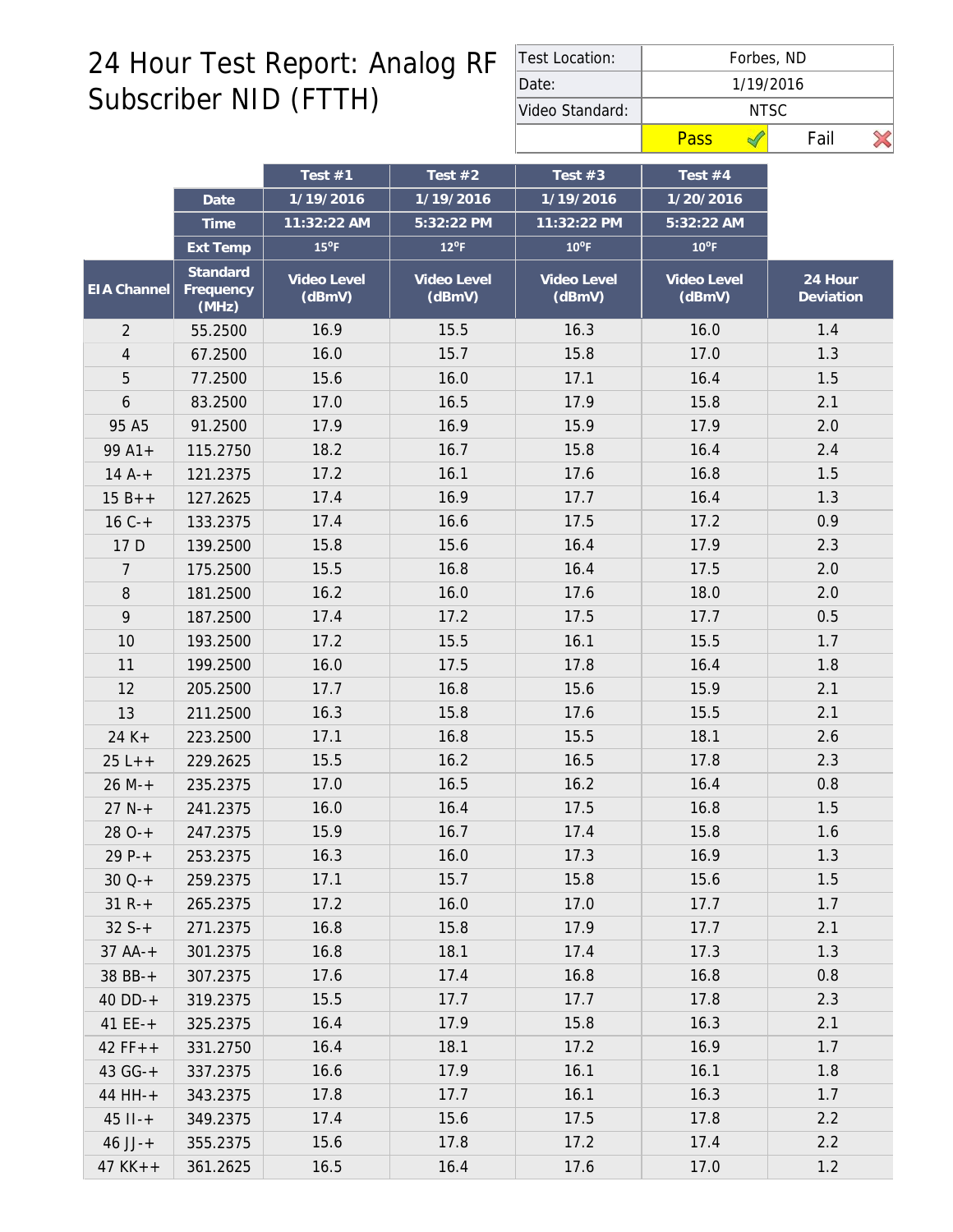| Test Location:  |       | Forbes, ND |  |  |  |  |  |  |  |
|-----------------|-------|------------|--|--|--|--|--|--|--|
| Date:           |       | 1/19/2016  |  |  |  |  |  |  |  |
| Video Standard: | NTSC. |            |  |  |  |  |  |  |  |
|                 | Pass  | Fail       |  |  |  |  |  |  |  |

|                    |                                | Test $#1$             | Test $#2$             | Test $#3$             | Test #4               |                      |
|--------------------|--------------------------------|-----------------------|-----------------------|-----------------------|-----------------------|----------------------|
|                    | Date                           | 1/19/2016             | 1/19/2016             | 1/19/2016             | 1/20/2016             |                      |
|                    | Time                           | 11:32:22 AM           | 5:32:22 PM            | 11:32:22 PM           | 5:32:22 AM            |                      |
|                    | Ext Temp                       | $15^{\circ}$ F        | $12^{\circ}$ F        | $10^{\circ}$ F        | $10^{\circ}$ F        |                      |
| <b>EIA Channel</b> | Standard<br>Frequency<br>(MHz) | Video Level<br>(dBmV) | Video Level<br>(dBmV) | Video Level<br>(dBmV) | Video Level<br>(dBmV) | 24 Hour<br>Deviation |
| 48 LL-+            | 367.2375                       | 18.2                  | 16.0                  | 17.9                  | 16.0                  | 2.2                  |
| 49 MM-+            | 373.2375                       | 16.8                  | 17.0                  | 16.6                  | 17.5                  | 0.9                  |
| $50$ NN- $+$       | 379.2375                       | 16.3                  | 17.4                  | 17.4                  | 18.0                  | 1.7                  |
| $5100-+$           | 385.2375                       | 18.1                  | 18.2                  | 17.8                  | 17.0                  | 1.2                  |
| $52 PP-+$          | 391.2375                       | 17.6                  | 15.5                  | 15.7                  | 17.8                  | 2.3                  |
| 53 QQ-+            | 397.2375                       | 16.5                  | 17.6                  | 17.0                  | 15.8                  | 1.8                  |
| <b>54 RR</b>       | 403.2500                       | 16.8                  | 16.2                  | 16.5                  | 15.9                  | 0.9                  |
| 55 SS              | 409.2500                       | 17.8                  | 15.9                  | 16.2                  | 17.6                  | 1.9                  |
| 56 TT              | 415.2500                       | 17.1                  | 16.2                  | 17.9                  | 16.4                  | 1.7                  |
| 57 UU              | 421.2500                       | 17.7                  | 17.3                  | 18.2                  | 15.7                  | 2.5                  |
| 59 WW              | 433.2500                       | 17.8                  | 17.9                  | 16.8                  | 17.9                  | 1.1                  |
| 60 XX              | 439.2500                       | 16.0                  | 15.6                  | 16.6                  | 17.9                  | 2.3                  |
| 61 YY              | 445.2500                       | 15.7                  | 17.0                  | 17.6                  | 15.8                  | 1.9                  |
| 62 ZZ              | 451.2500                       | 16.9                  | 16.5                  | 16.8                  | 17.0                  | 0.5                  |
| 64 BBB             | 463.2500                       | 17.1                  | 17.4                  | 15.7                  | 16.4                  | 1.7                  |
| <b>65 CCC</b>      | 469.2500                       | 17.4                  | 16.4                  | 15.8                  | 18.1                  | 2.3                  |
| <b>67 EEE</b>      | 481.2500                       | 15.8                  | 18.2                  | 17.8                  | 17.7                  | 2.4                  |
| <b>68 FFF</b>      | 487.2500                       | 18.1                  | 16.8                  | 17.8                  | 17.3                  | 1.3                  |
| 69 GGG             | 493.2500                       | 16.2                  | 16.8                  | 17.5                  | 16.9                  | 1.3                  |
| <b>70 HHH</b>      | 499.2500                       | 17.1                  | 16.5                  | 16.5                  | 15.5                  | 1.6                  |
| <b>71 III</b>      | 505.2500                       | 16.2                  | 16.1                  | 16.6                  | 17.5                  | 1.4                  |
| 72 JJJ             | 511.2500                       | 15.5                  | 16.8                  | 17.9                  | 15.5                  | 2.4                  |
| <b>73 KKK</b>      | 517.2500                       | 16.1                  | 17.7                  | 17.8                  | 17.3                  | 1.7                  |
| <b>74 LLL</b>      | 523.2500                       | 15.9                  | 15.5                  | 16.6                  | 16.0                  | 1.1                  |
| 75 MMM             | 529.2500                       | 16.0                  | 17.6                  | 17.3                  | 18.2                  | 2.2                  |
| <b>76 NNN</b>      | 535.2500                       | 16.4                  | 17.7                  | 16.5                  | 16.0                  | 1.7                  |
| 77 000             | 541.2500                       | 17.3                  | 16.7                  | 16.7                  | 15.5                  | 1.8                  |
| <b>78 PPP</b>      | 547.2500                       | 16.9                  | 18.0                  | 17.2                  | 16.0                  | 2.0                  |

|                             | <b>Limits</b>     |             |      |  |
|-----------------------------|-------------------|-------------|------|--|
| Minimum Video Carrier Level | $3.0$ dBmV        | <b>Pass</b> | Fail |  |
| Max Delta Video Level       | $15.0 \text{ dB}$ | <b>Pass</b> | Fail |  |
| Minimum Delta Video/Audio   | 10.0 dB           | <b>Pass</b> | Fail |  |
| Max Delta Video/Audio       | $17.0 \text{ dB}$ | <b>Pass</b> | Fail |  |
| Max Delta Adjacent Channels | $3.0 \text{ dB}$  | <b>Pass</b> | Fail |  |
| Max 24 Hour Deviation       | 8.0 dB            | <b>Pass</b> | Fail |  |
|                             |                   |             |      |  |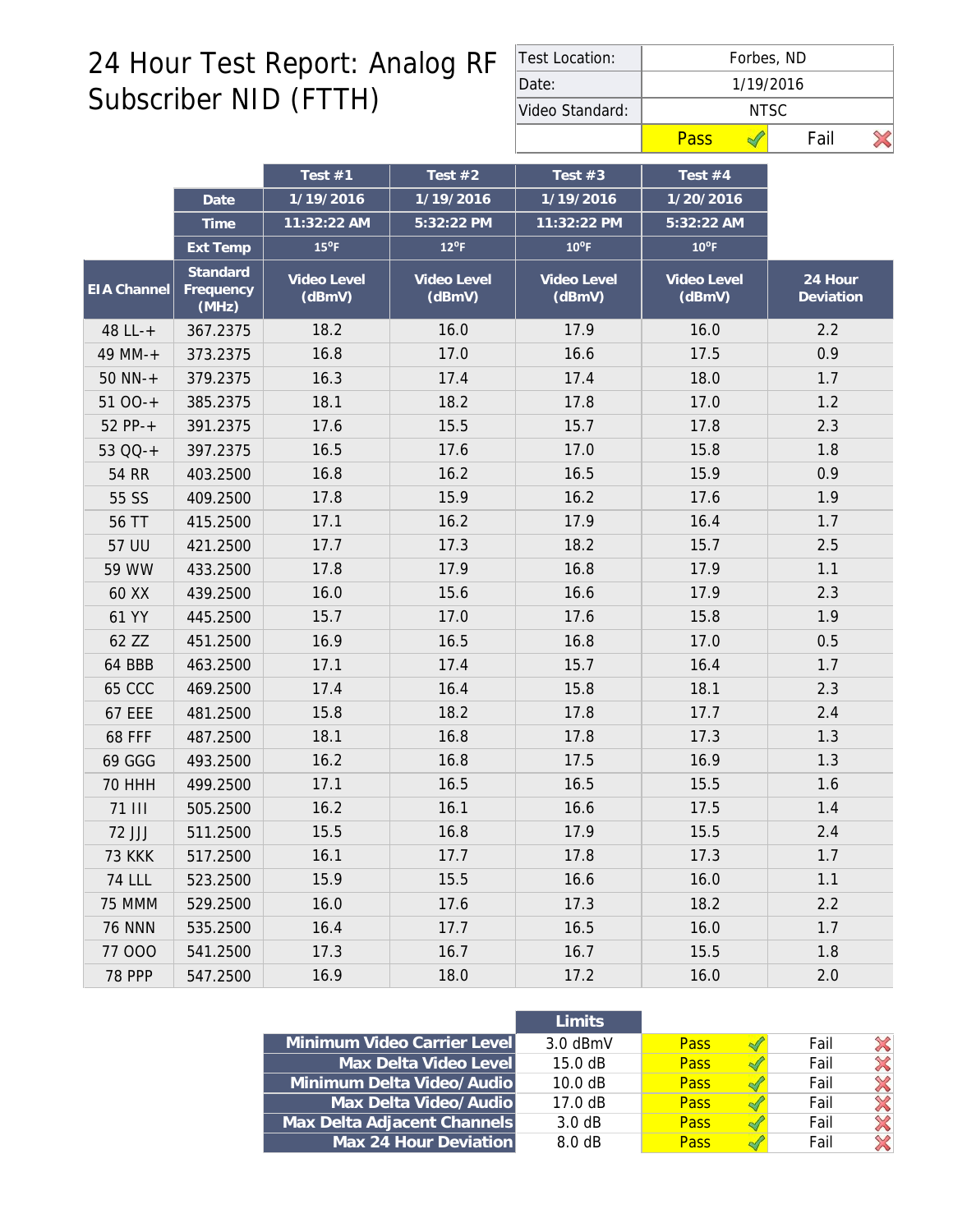| Test Location:  | Fort Ransom, ND |  |      |  |  |  |  |  |
|-----------------|-----------------|--|------|--|--|--|--|--|
| Date:           | 1/20/2016       |  |      |  |  |  |  |  |
| Video Standard: | NTSC.           |  |      |  |  |  |  |  |
|                 | Pass            |  | Fail |  |  |  |  |  |

### Selected Test Channels

| <b>EIA</b> Channel | Standard<br>Frequency<br>(MHz) | Program       | Visual Carrier<br>Level (dBmV) | <b>Visual Carrier</b><br>Frequency (MHz) |  | Aural Carrier A<br>(dBc) |  | <b>Aural Carrier</b><br>Frequency Offset<br>(MHz) |  |
|--------------------|--------------------------------|---------------|--------------------------------|------------------------------------------|--|--------------------------|--|---------------------------------------------------|--|
| 2                  | 55.2500                        | <b>GUIDE</b>  | 18.1                           | 55.249953                                |  | $-13.3$                  |  | 4.499991                                          |  |
| 7                  | 175.2500                       | <b>BEK</b>    | 18.0                           | 175.250046                               |  | $-16.0$                  |  | 4.499977                                          |  |
| 26 M               | 235.2375                       | <b>ESPNcI</b> | 20.1                           | 235.236233                               |  | $-15.0$                  |  | 4.499977                                          |  |
| $280-+$            | 247.2375                       | <b>TBS</b>    | 20.3                           | 247.236195                               |  | $-16.1$                  |  | 4.499972                                          |  |
| $32S+$             | 271.2375                       | ABCfam        | 19.5                           | 271.236200                               |  | $-15.4$                  |  | 4.499977                                          |  |
| $46$ JJ-+          | 355.2375                       | <b>TOON</b>   | 18.8                           | 355.235184                               |  | $-14.8$                  |  | 4.499974                                          |  |
| 55 SS              | 409.2500                       | <b>DIY</b>    | 18.8                           | 409.250428                               |  | $-13.8$                  |  | 4.500008                                          |  |
| 59 WW              | 433.2500                       | <b>MSNBC</b>  | 19.2                           | 433.247182                               |  | $-16.2$                  |  | 4.499966                                          |  |
| 61 YY              | 445.2500                       | <b>DSNYxd</b> | 19.7                           | 445.248245                               |  | $-16.1$                  |  | 4.499984                                          |  |
| 69 GGG             | 493.2500                       | YouToo        | 19.4                           | 493.249431                               |  | $-15.4$                  |  | 4.499986                                          |  |
| 71 III             | 505.2500                       | truTV         | 19.4                           | 505.249415                               |  | $-15.4$                  |  | 4.499988                                          |  |
| <b>78 PPP</b>      | 547.2500                       | Sptman        | 19.6                           | 547.249711                               |  | $-15.0$                  |  | 4.499998                                          |  |

#### RF Carrier Performance Measurements

| <b>EIA Channel</b> | <b>Standard</b><br>Frequency<br>(MHz) | Program       | <b>Carrier to Noise</b><br>(dB) |  | Coherent Second<br>Order (dBc) |  | <b>Coherent Triple</b><br>Beat (dBc) |  | In Channel<br>Response (dB) |  |
|--------------------|---------------------------------------|---------------|---------------------------------|--|--------------------------------|--|--------------------------------------|--|-----------------------------|--|
| $\overline{2}$     | 55.2500                               | <b>GUIDE</b>  | 48.3                            |  | $-66.60$                       |  | $-68.2$                              |  | 1.4                         |  |
| $\overline{7}$     | 175.2500                              | <b>BEK</b>    | 48.8                            |  | $-60.70$                       |  | $-67.6$                              |  | 1.0                         |  |
| 26 M               | 235.2375                              | <b>ESPNcI</b> | 51.1                            |  | $-69.20$                       |  | $-67.1$                              |  | 1.0                         |  |
| $280-+$            | 247.2375                              | <b>TBS</b>    | 51.8                            |  | $-68.10$                       |  | $-64.6$                              |  | 0.9                         |  |
| $32S+$             | 271.2375                              | ABCfam        | 51.6                            |  | $-69.00$                       |  | $-67.3$                              |  | 1.4                         |  |
| $46$ JJ-+          | 355.2375                              | <b>TOON</b>   | 51.0                            |  | $-67.60$                       |  | $-66.4$                              |  | 1.2                         |  |
| 55 SS              | 409.2500                              | <b>DIY</b>    | 50.2                            |  | $-66.70$                       |  | $-66.7$                              |  | 1.1                         |  |
| 59 WW              | 433.2500                              | <b>MSNBC</b>  | 50.9                            |  | $-67.60$                       |  | $-68.0$                              |  | 0.9                         |  |
| 61 YY              | 445.2500                              | <b>DSNYxd</b> | 50.9                            |  | $-67.90$                       |  | $-65.5$                              |  | 1.2                         |  |
| 69 GGG             | 493.2500                              | YouToo        | 49.8                            |  | $-67.70$                       |  | $-66.7$                              |  | 1.3                         |  |
| <b>71 III</b>      | 505.2500                              | truTV         | 49.8                            |  | $-68.50$                       |  | $-67.3$                              |  | 1.4                         |  |
| <b>78 PPP</b>      | 547.2500                              | Sptman        | 51.9                            |  | $-67.50$                       |  | $-67.9$                              |  | 1.4                         |  |

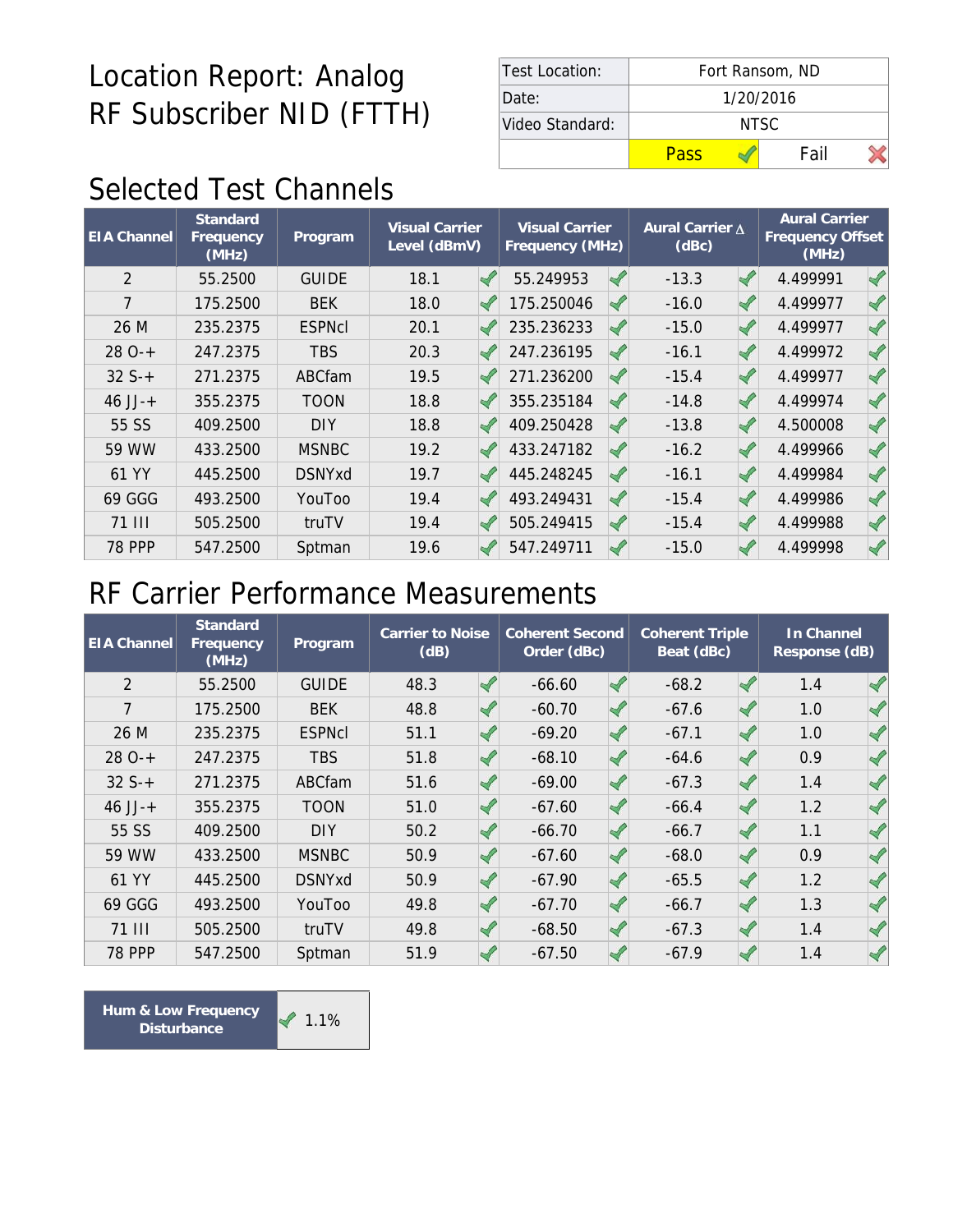| Test Location:  | Fort Ransom, ND |      |  |  |  |  |  |  |  |
|-----------------|-----------------|------|--|--|--|--|--|--|--|
| Date:           | 1/19/2016       |      |  |  |  |  |  |  |  |
| Video Standard: | NTSC            |      |  |  |  |  |  |  |  |
|                 | Pass            | Fail |  |  |  |  |  |  |  |

|                    |                                | Test $#1$             | Test $#2$             | Test $#3$             | Test $#4$             |                      |
|--------------------|--------------------------------|-----------------------|-----------------------|-----------------------|-----------------------|----------------------|
|                    | Date                           | 1/19/2016             | 1/19/2016             | 1/20/2016             | 1/20/2016             |                      |
|                    | Time                           | 5:29:32 PM            | 11:29:32 PM           | 5:29:32 AM            | 11:29:32 AM           |                      |
|                    | Ext Temp                       | $15^{\circ}$ F        | $12^{\circ}F$         | $10^{\circ}$ F        | $10^{\circ}$ F        |                      |
| <b>EIA Channel</b> | Standard<br>Frequency<br>(MHz) | Video Level<br>(dBmV) | Video Level<br>(dBmV) | Video Level<br>(dBmV) | Video Level<br>(dBmV) | 24 Hour<br>Deviation |
| $\overline{2}$     | 55.2500                        | 20.6                  | 20.6                  | 20.2                  | 20.7                  | 0.5                  |
| 4                  | 67.2500                        | 20.8                  | 19.6                  | 20.0                  | 19.6                  | 1.2                  |
| 5                  | 77.2500                        | 19.3                  | 20.8                  | 20.9                  | 19.9                  | 1.6                  |
| 6                  | 83.2500                        | 21.2                  | 18.9                  | 18.9                  | 21.1                  | 2.3                  |
| 95 A5              | 91.2500                        | 19.1                  | 20.9                  | 18.6                  | 19.0                  | 2.3                  |
| $99A1+$            | 115.2750                       | 20.7                  | 19.7                  | 20.2                  | 19.9                  | 1.0                  |
| $14A^{-+}$         | 121.2375                       | 18.9                  | 20.4                  | 20.8                  | 19.1                  | 1.9                  |
| $15B++$            | 127.2625                       | 20.3                  | 19.2                  | 20.9                  | 20.6                  | 1.7                  |
| $16C +$            | 133.2375                       | 18.7                  | 20.7                  | 19.4                  | 19.1                  | 2.0                  |
| 17 D               | 139.2500                       | 19.1                  | 19.0                  | 18.4                  | 20.5                  | 2.1                  |
| 7                  | 175.2500                       | 21.0                  | 20.7                  | 20.9                  | 20.6                  | 0.4                  |
| 8                  | 181.2500                       | 18.7                  | 19.7                  | 20.9                  | 20.6                  | 2.2                  |
| 9                  | 187.2500                       | 18.6                  | 20.7                  | 19.4                  | 20.1                  | 2.1                  |
| 10                 | 193.2500                       | 19.1                  | 19.5                  | 19.6                  | 20.3                  | 1.2                  |
| 11                 | 199.2500                       | 18.9                  | 20.0                  | 19.2                  | 19.6                  | 1.1                  |
| 12                 | 205.2500                       | 20.9                  | 20.8                  | 19.9                  | 19.1                  | 1.8                  |
| 13                 | 211.2500                       | 19.8                  | 18.9                  | 19.1                  | 20.5                  | 1.6                  |
| 24 K+              | 223.2500                       | 20.8                  | 20.1                  | 21.2                  | 18.4                  | 2.8                  |
| $25 L++$           | 229.2625                       | 19.4                  | 20.5                  | 19.8                  | 21.2                  | 1.8                  |
| $26 M +$           | 235.2375                       | 20.1                  | 19.9                  | 19.9                  | 19.4                  | 0.7                  |
| $27 N +$           | 241.2375                       | 20.4                  | 18.8                  | 18.7                  | 19.2                  | 1.7                  |
| $280-+$            | 247.2375                       | 20.3                  | 19.7                  | 19.5                  | 18.5                  | 1.8                  |
| $29P-+$            | 253.2375                       | 19.4                  | 19.1                  | 18.9                  | 20.8                  | 1.9                  |
| $30Q+$             | 259.2375                       | 19.7                  | 19.1                  | 20.9                  | 20.2                  | 1.8                  |
| $31 R +$           | 265.2375                       | 21.2                  | 19.2                  | 20.2                  | 18.9                  | 2.3                  |
| $32 S++$           | 271.2375                       | 21.0                  | 20.8                  | 19.4                  | 19.3                  | 1.7                  |
| $37 AA-+$          | 301.2375                       | 19.1                  | 18.7                  | 19.1                  | 18.7                  | 0.4                  |
| 38 BB-+            | 307.2375                       | 19.2                  | 20.0                  | 19.2                  | 18.4                  | 1.6                  |
| $40$ DD-+          | 319.2375                       | 19.6                  | 18.3                  | 18.5                  | 20.0                  | 1.7                  |
| 41 $EE-+$          | 325.2375                       | 20.8                  | 19.2                  | 18.8                  | 18.4                  | 2.4                  |
| $42 FF++$          | 331.2750                       | 18.4                  | 21.1                  | 21.2                  | 19.8                  | 2.8                  |
| 43 GG-+            | 337.2375                       | 18.3                  | 19.3                  | 19.6                  | 20.5                  | 2.2                  |
| 44 HH-+            | 343.2375                       | 21.0                  | 19.6                  | 20.5                  | 20.5                  | 1.4                  |
| $45$ $11 - +$      | 349.2375                       | 19.0                  | 20.2                  | 19.9                  | 20.0                  | 1.2                  |
| $46$ JJ-+          | 355.2375                       | 19.9                  | 21.2                  | 19.0                  | 20.9                  | 2.2                  |
| $47$ KK + +        | 361.2625                       | 19.5                  | 20.2                  | 19.2                  | 20.2                  | $1.0$                |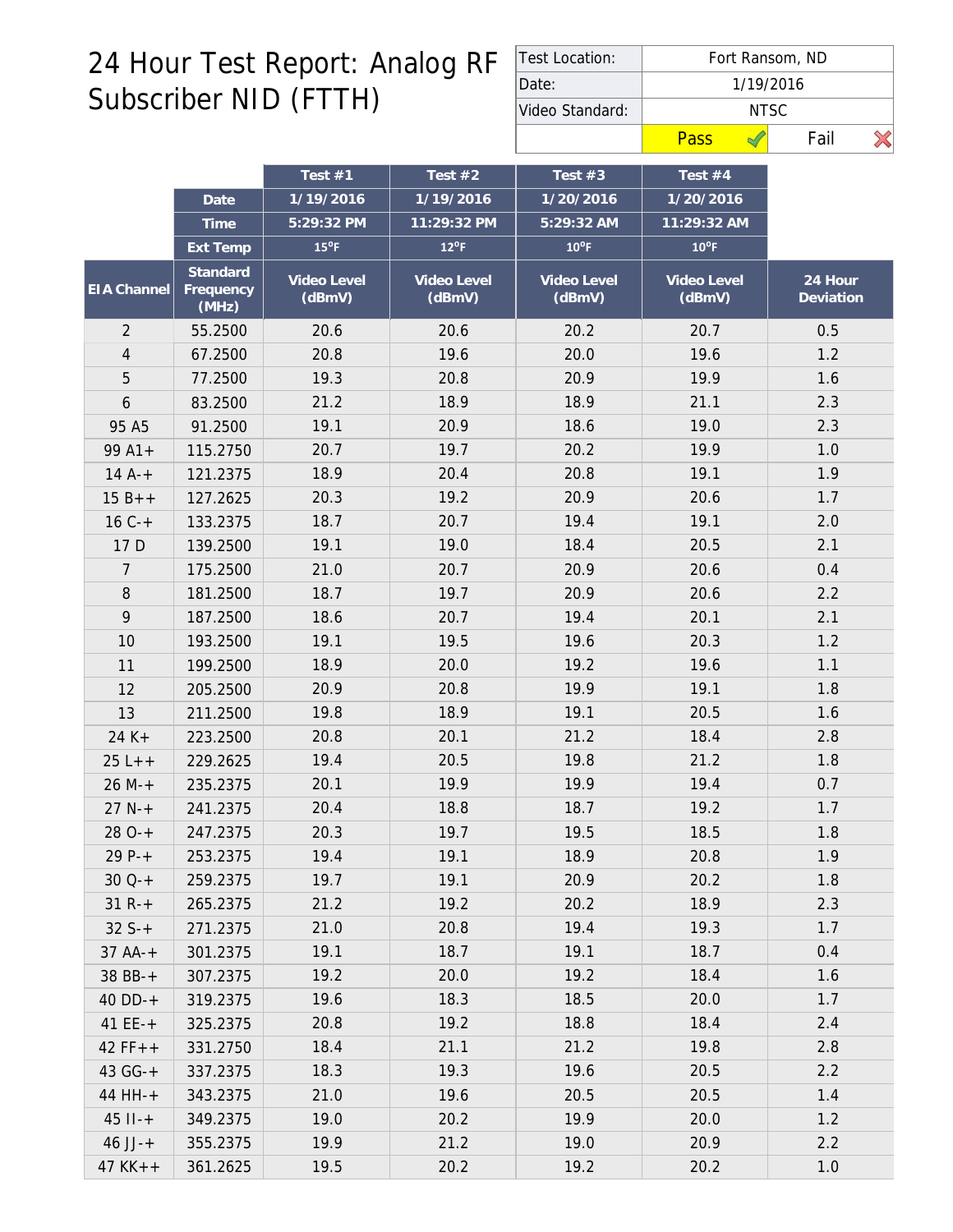| Test Location:  | Fort Ransom, ND |      |  |  |  |  |  |  |  |
|-----------------|-----------------|------|--|--|--|--|--|--|--|
| Date:           | 1/19/2016       |      |  |  |  |  |  |  |  |
| Video Standard: | NTSC            |      |  |  |  |  |  |  |  |
|                 | Pass            | Fail |  |  |  |  |  |  |  |

|                    |                                | Test #1               | Test $#2$             | Test $#3$             | Test $#4$             |                      |
|--------------------|--------------------------------|-----------------------|-----------------------|-----------------------|-----------------------|----------------------|
|                    | Date                           | 1/19/2016             | 1/19/2016             | 1/20/2016             | 1/20/2016             |                      |
|                    | Time                           | 5:29:32 PM            | 11:29:32 PM           | 5:29:32 AM            | 11:29:32 AM           |                      |
|                    | Ext Temp                       | $15^{\circ}$ F        | $12^{\circ}$ F        | $10^{\circ}$ F        | $10^{\circ}$ F        |                      |
| <b>EIA Channel</b> | Standard<br>Frequency<br>(MHz) | Video Level<br>(dBmV) | Video Level<br>(dBmV) | Video Level<br>(dBmV) | Video Level<br>(dBmV) | 24 Hour<br>Deviation |
| 48 LL-+            | 367.2375                       | 18.6                  | 19.9                  | 20.6                  | 21.2                  | 2.6                  |
| 49 MM-+            | 373.2375                       | 18.4                  | 18.9                  | 21.1                  | 19.9                  | 2.7                  |
| $50$ NN- $+$       | 379.2375                       | 18.7                  | 19.0                  | 19.5                  | 20.1                  | 1.4                  |
| $5100-+$           | 385.2375                       | 20.7                  | 19.4                  | 19.8                  | 20.2                  | 1.3                  |
| $52 PP-+$          | 391.2375                       | 21.1                  | 19.1                  | 19.5                  | 20.7                  | 2.0                  |
| 53 QQ-+            | 397.2375                       | 20.6                  | 20.5                  | 19.9                  | 19.5                  | 1.1                  |
| 54 RR              | 403.2500                       | 19.5                  | 19.9                  | 21.2                  | 18.3                  | 2.9                  |
| 55 SS              | 409.2500                       | 18.5                  | 18.6                  | 19.3                  | 20.6                  | 2.1                  |
| 56 TT              | 415.2500                       | 19.2                  | 18.4                  | 20.9                  | 19.7                  | 2.5                  |
| 57 UU              | 421.2500                       | 19.5                  | 18.7                  | 18.6                  | 20.9                  | 2.3                  |
| 59 WW              | 433.2500                       | 21.2                  | 19.2                  | 19.2                  | 18.8                  | 2.4                  |
| 60 XX              | 439.2500                       | 18.7                  | 18.8                  | 20.1                  | 19.3                  | 1.4                  |
| 61 YY              | 445.2500                       | 20.3                  | 21.1                  | 20.9                  | 20.0                  | 1.1                  |
| 62 ZZ              | 451.2500                       | 19.6                  | 18.4                  | 19.0                  | 19.1                  | 1.2                  |
| 64 BBB             | 463.2500                       | 21.2                  | 19.2                  | 20.9                  | 19.6                  | 2.0                  |
| <b>65 CCC</b>      | 469.2500                       | 19.7                  | 19.6                  | 19.3                  | 19.2                  | 0.5                  |
| <b>67 EEE</b>      | 481.2500                       | 20.1                  | 20.2                  | 20.5                  | 18.8                  | 1.7                  |
| <b>68 FFF</b>      | 487.2500                       | 19.0                  | 20.6                  | 18.5                  | 18.4                  | 2.2                  |
| 69 GGG             | 493.2500                       | 19.8                  | 18.4                  | 20.9                  | 21.0                  | 2.6                  |
| <b>70 HHH</b>      | 499.2500                       | 20.2                  | 18.6                  | 20.1                  | 20.6                  | 2.0                  |
| <b>71 III</b>      | 505.2500                       | 20.8                  | 20.9                  | 19.7                  | 19.8                  | 1.2                  |
| 72 JJJ             | 511.2500                       | 20.4                  | 20.3                  | 21.1                  | 18.5                  | 2.6                  |
| <b>73 KKK</b>      | 517.2500                       | 18.7                  | 18.7                  | 21.2                  | 20.6                  | 2.5                  |
| <b>74 LLL</b>      | 523.2500                       | 18.5                  | 19.0                  | 19.0                  | 19.0                  | 0.5                  |
| 75 MMM             | 529.2500                       | 19.4                  | 18.9                  | 19.6                  | 21.0                  | 2.1                  |
| <b>76 NNN</b>      | 535.2500                       | 18.7                  | 19.5                  | 18.8                  | 21.0                  | 2.3                  |
| 77 000             | 541.2500                       | 19.2                  | 20.2                  | 20.2                  | 20.7                  | 1.5                  |
| <b>78 PPP</b>      | 547.2500                       | 21.2                  | 21.2                  | 19.0                  | 18.9                  | 2.3                  |

|                             | Limits     |      |      |  |
|-----------------------------|------------|------|------|--|
| Minimum Video Carrier Level | $3.0$ dBmV | Pass | Fail |  |
| Max Delta Video Level       | 15.0 dB    | Pass | Fail |  |
| Minimum Delta Video/Audio   | 10.0 dB    | Pass | Fail |  |
| Max Delta Video/Audio       | 17.0 dB    | Pass | Fail |  |
| Max Delta Adjacent Channels | 3.0 dB     | Pass | Fail |  |
| Max 24 Hour Deviation       | 8.0 dB     | Pass | Fail |  |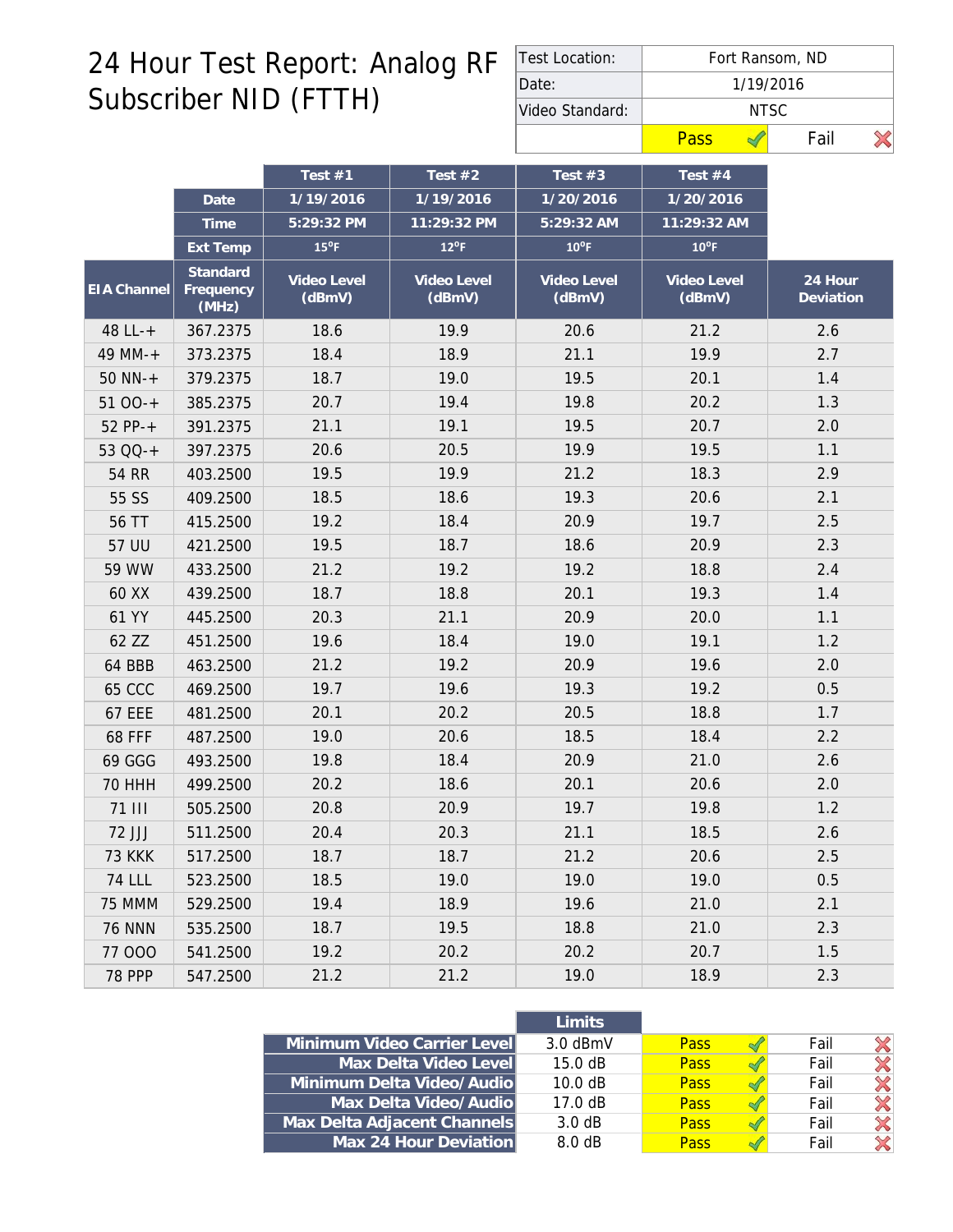| Test Location:  | Jud, ND   |      |  |  |  |  |  |  |  |
|-----------------|-----------|------|--|--|--|--|--|--|--|
| Date:           | 1/19/2016 |      |  |  |  |  |  |  |  |
| Video Standard: | NTSC.     |      |  |  |  |  |  |  |  |
|                 | Pass      | Fail |  |  |  |  |  |  |  |

### Selected Test Channels

| <b>EIA Channel</b> | Standard<br>Frequency<br>(MHz) | Program       |      | <b>Visual Carrier</b><br>Aural Carrier A<br><b>Visual Carrier</b><br>Level (dBmV)<br>(dBc)<br>Frequency (MHz) |            |  |         |  |          | <b>Aural Carrier</b><br>Frequency Offset |
|--------------------|--------------------------------|---------------|------|---------------------------------------------------------------------------------------------------------------|------------|--|---------|--|----------|------------------------------------------|
| $\overline{2}$     | 55.2500                        | <b>GUIDE</b>  | 19.0 |                                                                                                               | 55.249953  |  | $-13.9$ |  | 4.499993 |                                          |
| 7                  | 175.2500                       | <b>BEK</b>    | 19.2 |                                                                                                               | 175.250093 |  | $-15.5$ |  | 4.499978 |                                          |
| 26 M               | 235.2375                       | <b>ESPNcI</b> | 19.1 |                                                                                                               | 235.236223 |  | $-14.5$ |  | 4.499973 |                                          |
| $280-+$            | 247.2375                       | <b>TBS</b>    | 19.3 |                                                                                                               | 247.236160 |  | $-15.8$ |  | 4.499973 |                                          |
| $32S+$             | 271.2375                       | ABCfam        | 19.0 |                                                                                                               | 271.236158 |  | $-15.3$ |  | 4.499969 |                                          |
| $46$ JJ-+          | 355.2375                       | <b>TOON</b>   | 19.4 |                                                                                                               | 355.235127 |  | $-15.5$ |  | 4.499970 |                                          |
| 55 SS              | 409.2500                       | <b>DIY</b>    | 19.1 |                                                                                                               | 409.250381 |  | $-13.5$ |  | 4.500002 |                                          |
| 59 WW              | 433.2500                       | <b>MSNBC</b>  | 19.1 |                                                                                                               | 433.247095 |  | $-15.4$ |  | 4.499976 |                                          |
| 61 YY              | 445.2500                       | <b>DSNYxd</b> | 18.6 |                                                                                                               | 445.248092 |  | $-15.6$ |  | 4.499978 |                                          |
| 69 GGG             | 493.2500                       | YouToo        | 19.1 |                                                                                                               | 493.249368 |  | $-15.2$ |  | 4.499995 |                                          |
| 71 III             | 505.2500                       | truTV         | 19.5 |                                                                                                               | 505.249348 |  | $-15.6$ |  | 4.499995 |                                          |
| <b>78 PPP</b>      | 547.2500                       | Sptman        | 19.5 |                                                                                                               | 547.249682 |  | $-14.9$ |  | 4.500002 |                                          |

#### RF Carrier Performance Measurements

| <b>EIA Channel</b> | <b>Standard</b><br>Frequency<br>(MHz) | Program       | <b>Carrier to Noise</b><br>(dB) |  | Coherent Second<br>Order (dBc) |  | <b>Coherent Triple</b><br>Beat (dBc) |  | In Channel<br>Response (dB) |  |
|--------------------|---------------------------------------|---------------|---------------------------------|--|--------------------------------|--|--------------------------------------|--|-----------------------------|--|
| $\overline{2}$     | 55.2500                               | <b>GUIDE</b>  | 48.2                            |  | $-66.60$                       |  | $-66.5$                              |  | 1.1                         |  |
| $\overline{7}$     | 175.2500                              | <b>BEK</b>    | 46.2                            |  | $-61.30$                       |  | $-60.4$                              |  | 1.4                         |  |
| 26 M               | 235.2375                              | <b>ESPNcI</b> | 49.3                            |  | $-67.00$                       |  | $-63.1$                              |  | 1.0                         |  |
| $280-+$            | 247.2375                              | <b>TBS</b>    | 49.6                            |  | $-67.90$                       |  | $-63.4$                              |  | 1.2                         |  |
| $32S+$             | 271.2375                              | ABCfam        | 48.3                            |  | $-66.10$                       |  | $-62.2$                              |  | 1.1                         |  |
| $46$ JJ-+          | 355.2375                              | <b>TOON</b>   | 50.0                            |  | $-66.60$                       |  | $-62.0$                              |  | 1.4                         |  |
| 55 SS              | 409.2500                              | <b>DIY</b>    | 48.3                            |  | $-61.70$                       |  | $-62.5$                              |  | 1.4                         |  |
| 59 WW              | 433.2500                              | <b>MSNBC</b>  | 48.0                            |  | $-65.80$                       |  | $-62.4$                              |  | 1.2                         |  |
| 61 YY              | 445.2500                              | <b>DSNYxd</b> | 49.0                            |  | $-67.10$                       |  | $-62.2$                              |  | 1.1                         |  |
| 69 GGG             | 493.2500                              | YouToo        | 48.0                            |  | $-66.60$                       |  | $-61.6$                              |  | 1.3                         |  |
| <b>71 III</b>      | 505.2500                              | truTV         | 48.7                            |  | $-68.10$                       |  | $-61.7$                              |  | 1.3                         |  |
| <b>78 PPP</b>      | 547.2500                              | Sptman        | 50.1                            |  | $-67.50$                       |  | $-64.6$                              |  | 1.0                         |  |

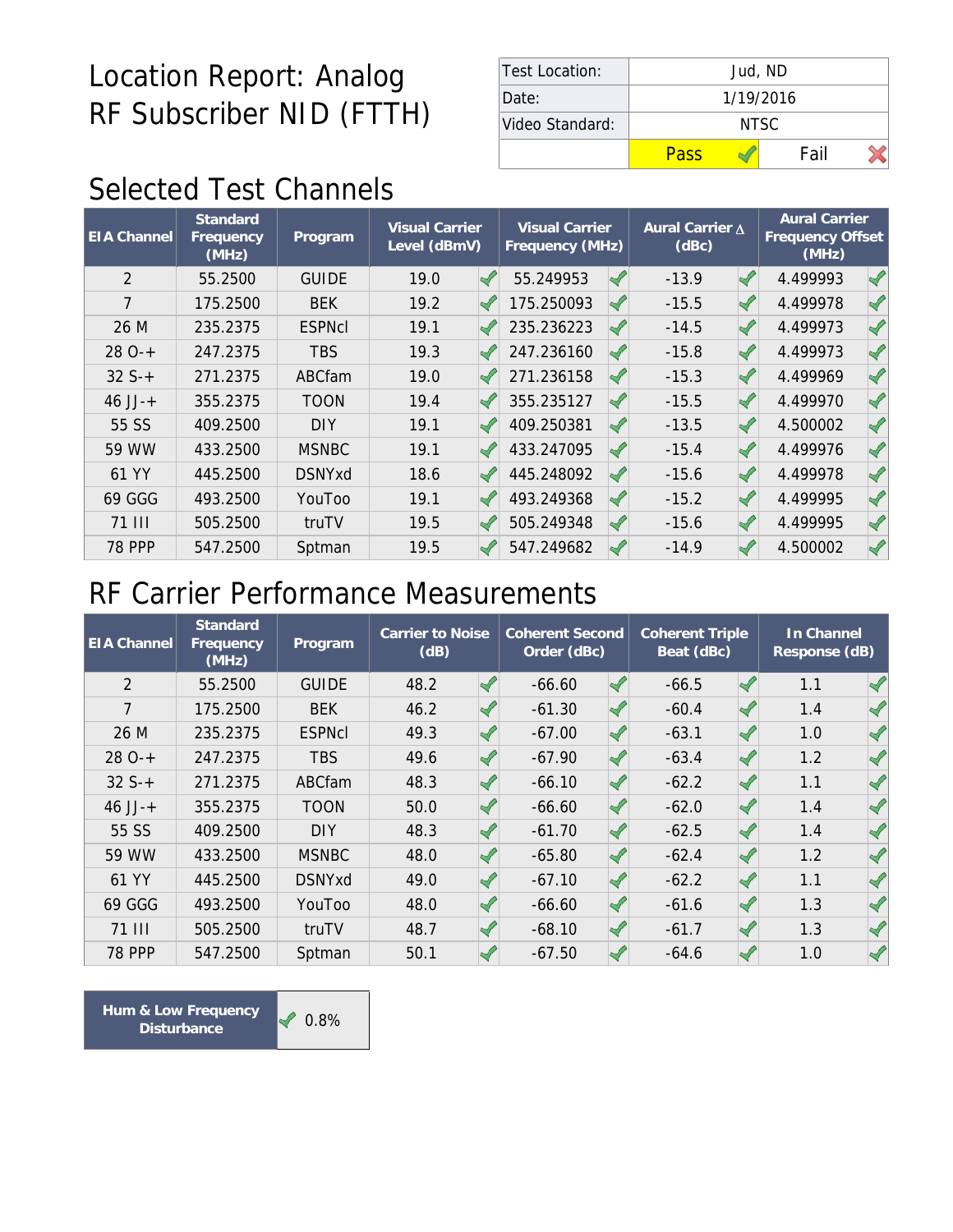| Test Location:  | Jud, ND   |  |      |  |  |  |  |  |  |  |
|-----------------|-----------|--|------|--|--|--|--|--|--|--|
| Date:           | 1/19/2016 |  |      |  |  |  |  |  |  |  |
| Video Standard: | NTSC      |  |      |  |  |  |  |  |  |  |
|                 | Pass      |  | Fail |  |  |  |  |  |  |  |

|                    |                                | Test #1               | Test $#2$             | Test $#3$             | Test $#4$             |                      |
|--------------------|--------------------------------|-----------------------|-----------------------|-----------------------|-----------------------|----------------------|
|                    | Date                           | 1/19/2016             | 1/19/2016             | 1/20/2016             | 1/20/2016             |                      |
|                    | Time                           | 2:20:18 PM            | 8:20:18 PM            | 2:20:18 AM            | 8:20:18 AM            |                      |
|                    | Ext Temp                       | $15^{\circ}$ F        | $12^{\circ}F$         | $10^{\circ}$ F        | $10^{\circ}$ F        |                      |
| <b>EIA Channel</b> | Standard<br>Frequency<br>(MHz) | Video Level<br>(dBmV) | Video Level<br>(dBmV) | Video Level<br>(dBmV) | Video Level<br>(dBmV) | 24 Hour<br>Deviation |
| $\overline{2}$     | 55.2500                        | 19.0                  | 18.7                  | 19.9                  | 18.6                  | 1.3                  |
| 4                  | 67.2500                        | 18.5                  | 20.0                  | 19.9                  | 19.3                  | 1.5                  |
| 5                  | 77.2500                        | 19.1                  | 18.8                  | 19.5                  | 19.2                  | 0.7                  |
| 6                  | 83.2500                        | 18.6                  | 18.9                  | 18.8                  | 19.5                  | 0.9                  |
| 95 A5              | 91.2500                        | 18.3                  | 19.9                  | 19.7                  | 18.7                  | 1.6                  |
| $99A1+$            | 115.2750                       | 18.3                  | 19.5                  | 18.0                  | 19.9                  | 1.9                  |
| $14A^{-+}$         | 121.2375                       | 18.9                  | 19.7                  | 18.4                  | 19.0                  | 1.3                  |
| $15B++$            | 127.2625                       | 18.8                  | 18.3                  | 18.0                  | 19.7                  | 1.7                  |
| $16C +$            | 133.2375                       | 19.9                  | 18.5                  | 19.1                  | 19.9                  | 1.4                  |
| 17 D               | 139.2500                       | 19.5                  | 19.7                  | 19.2                  | 19.7                  | 0.5                  |
| 7                  | 175.2500                       | 19.3                  | 18.2                  | 19.2                  | 19.2                  | 1.1                  |
| 8                  | 181.2500                       | 19.4                  | 18.6                  | 18.4                  | 18.3                  | 1.1                  |
| 9                  | 187.2500                       | 18.7                  | 19.8                  | 18.6                  | 18.1                  | 1.7                  |
| 10                 | 193.2500                       | 18.8                  | 19.0                  | 19.0                  | 18.4                  | 0.6                  |
| 11                 | 199.2500                       | 19.6                  | 18.2                  | 19.4                  | 18.9                  | 1.4                  |
| 12                 | 205.2500                       | 18.3                  | 18.9                  | 19.5                  | 18.0                  | 1.5                  |
| 13                 | 211.2500                       | 19.5                  | 19.3                  | 19.9                  | 18.0                  | 1.9                  |
| 24 K+              | 223.2500                       | 19.3                  | 19.9                  | 19.5                  | 18.4                  | 1.5                  |
| $25 L++$           | 229.2625                       | 18.5                  | 19.6                  | 18.1                  | 19.5                  | 1.5                  |
| $26 M +$           | 235.2375                       | 19.2                  | 18.4                  | 18.9                  | 20.0                  | 1.6                  |
| $27 N +$           | 241.2375                       | 19.6                  | 19.3                  | 20.0                  | 19.2                  | 0.8                  |
| $280-+$            | 247.2375                       | 18.9                  | 18.6                  | 18.5                  | 19.5                  | 1.0                  |
| $29P-+$            | 253.2375                       | 19.8                  | 19.8                  | 18.0                  | 18.0                  | 1.8                  |
| $30Q+$             | 259.2375                       | 20.0                  | 18.3                  | 18.0                  | 18.7                  | 2.0                  |
| $31 R +$           | 265.2375                       | 19.0                  | 19.7                  | 19.8                  | 20.0                  | 1.0                  |
| $32S+$             | 271.2375                       | 18.0                  | 18.9                  | 18.6                  | 19.4                  | 1.4                  |
| $37 AA-+$          | 301.2375                       | 18.4                  | 19.1                  | 18.4                  | 18.9                  | 0.7                  |
| 38 BB-+            | 307.2375                       | 19.6                  | 19.1                  | 19.7                  | 19.3                  | 0.6                  |
| $40$ DD-+          | 319.2375                       | 18.9                  | 19.8                  | 19.7                  | 19.8                  | 0.9                  |
| 41 $EE-+$          | 325.2375                       | 20.0                  | 18.0                  | 18.5                  | 20.0                  | 2.0                  |
| $42 FF++$          | 331.2750                       | 19.8                  | 18.1                  | 20.0                  | 19.1                  | 1.9                  |
| 43 GG-+            | 337.2375                       | 19.6                  | 18.2                  | 18.4                  | 18.7                  | 1.4                  |
| 44 HH-+            | 343.2375                       | 19.5                  | 18.8                  | 18.3                  | 20.0                  | 1.7                  |
| $45$ $11 - +$      | 349.2375                       | 18.2                  | 18.9                  | 19.8                  | 18.0                  | 1.8                  |
| $46$ JJ-+          | 355.2375                       | 18.2                  | 18.2                  | 18.1                  | 19.2                  | 1.1                  |
| $47$ KK + +        | 361.2625                       | 18.3                  | 20.0                  | 19.0                  | 19.7                  | 1.7                  |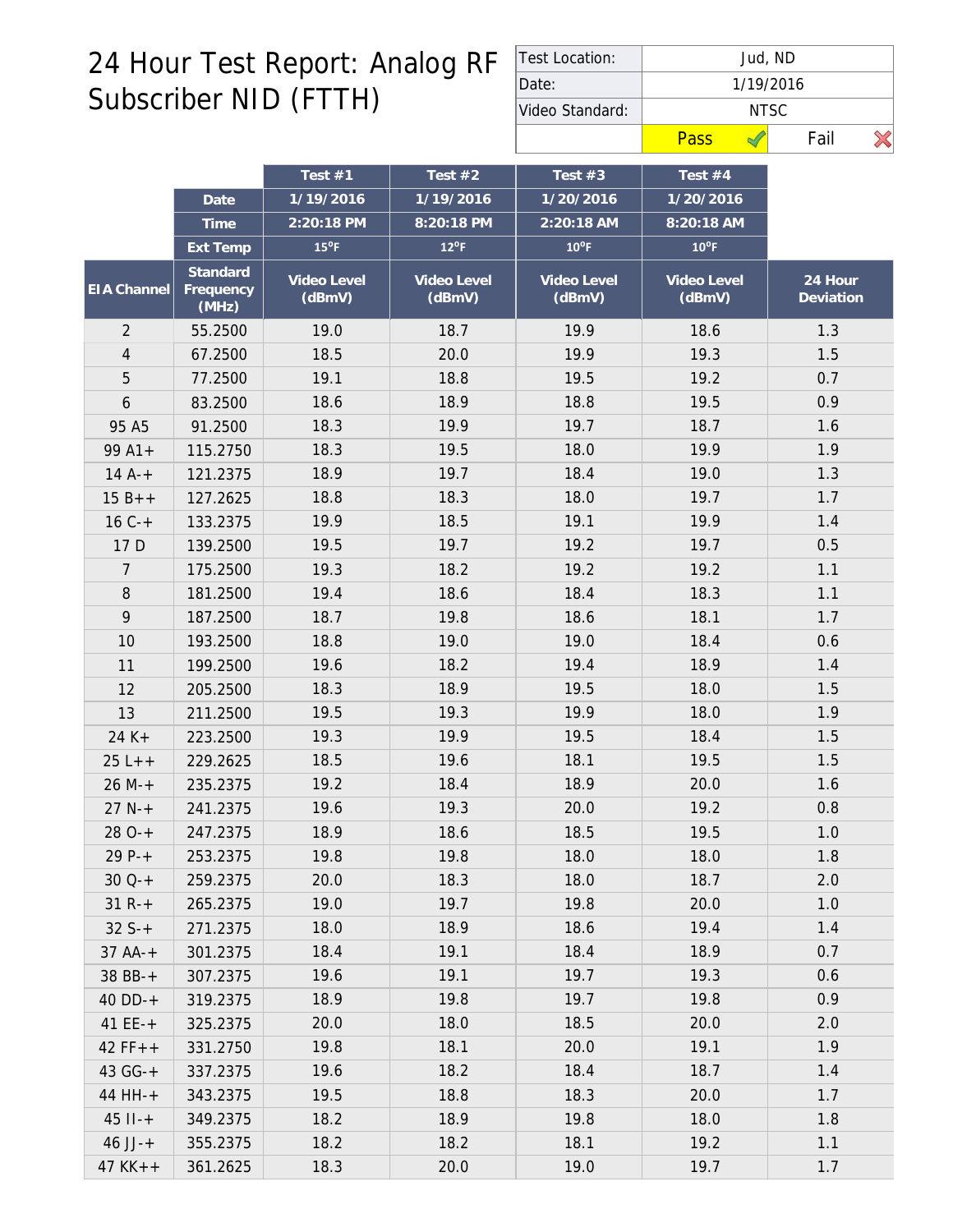| Test Location:  |                    | Jud, ND |  |  |  |  |  |  |  |
|-----------------|--------------------|---------|--|--|--|--|--|--|--|
| IDate:          | 1/19/2016<br>NTSC. |         |  |  |  |  |  |  |  |
| Video Standard: |                    |         |  |  |  |  |  |  |  |
|                 | Pass               | Fail    |  |  |  |  |  |  |  |

|                    |                                | Test #1               | Test $#2$             | Test $#3$             | Test #4               |                      |
|--------------------|--------------------------------|-----------------------|-----------------------|-----------------------|-----------------------|----------------------|
|                    | Date                           | 1/19/2016             | 1/19/2016             | 1/20/2016             | 1/20/2016             |                      |
|                    | Time                           | 2:20:18 PM            | 8:20:18 PM            | 2:20:18 AM            | 8:20:18 AM            |                      |
|                    | Ext Temp                       | $15^{\circ}$ F        | $12^{\circ}$ F        | $10^{\circ}$ F        | $10^{\circ}$ F        |                      |
| <b>EIA</b> Channel | Standard<br>Frequency<br>(MHz) | Video Level<br>(dBmV) | Video Level<br>(dBmV) | Video Level<br>(dBmV) | Video Level<br>(dBmV) | 24 Hour<br>Deviation |
| 48 LL-+            | 367.2375                       | 18.9                  | 19.3                  | 18.8                  | 19.0                  | 0.5                  |
| 49 MM-+            | 373.2375                       | 19.3                  | 19.1                  | 18.3                  | 18.3                  | 1.0                  |
| $50$ NN-+          | 379.2375                       | 18.4                  | 18.3                  | 19.6                  | 19.0                  | 1.3                  |
| $5100-+$           | 385.2375                       | 18.2                  | 18.1                  | 19.9                  | 18.3                  | 1.8                  |
| $52 PP-+$          | 391.2375                       | 18.4                  | 19.6                  | 19.1                  | 18.5                  | 1.2                  |
| 53 QQ-+            | 397.2375                       | 18.9                  | 18.0                  | 18.9                  | 19.1                  | 1.1                  |
| 54 RR              | 403.2500                       | 19.4                  | 19.4                  | 19.9                  | 18.2                  | 1.7                  |
| 55 SS              | 409.2500                       | 19.3                  | 18.9                  | 18.3                  | 19.9                  | 1.6                  |
| 56 TT              | 415.2500                       | 19.8                  | 19.9                  | 19.1                  | 19.4                  | 0.8                  |
| 57 UU              | 421.2500                       | 19.3                  | 19.7                  | 19.7                  | 20.0                  | 0.7                  |
| 59 WW              | 433.2500                       | 19.8                  | 19.9                  | 19.7                  | 19.5                  | 0.4                  |
| 60 XX              | 439.2500                       | 19.3                  | 18.5                  | 18.4                  | 19.9                  | 1.5                  |
| 61 YY              | 445.2500                       | 18.5                  | 19.4                  | 18.3                  | 18.9                  | 1.1                  |
| 62 ZZ              | 451.2500                       | 20.0                  | 19.3                  | 18.1                  | 19.9                  | 1.9                  |
| 64 BBB             | 463.2500                       | 18.1                  | 19.9                  | 18.3                  | 19.5                  | 1.8                  |
| <b>65 CCC</b>      | 469.2500                       | 19.7                  | 19.1                  | 18.2                  | 18.3                  | 1.5                  |
| <b>67 EEE</b>      | 481.2500                       | 18.9                  | 18.2                  | 18.8                  | 18.1                  | 0.8                  |
| <b>68 FFF</b>      | 487.2500                       | 19.0                  | 19.8                  | 19.6                  | 18.0                  | 1.8                  |
| 69 GGG             | 493.2500                       | 19.0                  | 19.7                  | 19.6                  | 19.6                  | 0.7                  |
| <b>70 HHH</b>      | 499.2500                       | 18.6                  | 19.2                  | 19.7                  | 18.4                  | 1.3                  |
| <b>71 III</b>      | 505.2500                       | 18.8                  | 19.4                  | 18.3                  | 18.3                  | 1.1                  |
| 72 JJJ             | 511.2500                       | 19.5                  | 19.9                  | 19.8                  | 18.8                  | 1.1                  |
| <b>73 KKK</b>      | 517.2500                       | 20.0                  | 18.7                  | 19.3                  | 18.8                  | 1.3                  |
| <b>74 LLL</b>      | 523.2500                       | 19.7                  | 19.9                  | 19.0                  | 18.5                  | 1.4                  |
| 75 MMM             | 529.2500                       | 18.4                  | 19.1                  | 18.3                  | 19.2                  | 0.9                  |
| <b>76 NNN</b>      | 535.2500                       | 18.8                  | 19.2                  | 19.3                  | 18.7                  | 0.6                  |
| 77 000             | 541.2500                       | 20.0                  | 18.1                  | 18.7                  | 19.8                  | 1.9                  |
| <b>78 PPP</b>      | 547.2500                       | 19.0                  | 19.2                  | 18.8                  | 19.1                  | 0.4                  |

|                             | <b>Limits</b>     |             |      |  |
|-----------------------------|-------------------|-------------|------|--|
| Minimum Video Carrier Level | $3.0$ dBmV        | <b>Pass</b> | Fail |  |
| Max Delta Video Level       | 15.0 dB           | <b>Pass</b> | Fail |  |
| Minimum Delta Video/Audio   | 10.0 dB           | Pass        | Fail |  |
| Max Delta Video/Audio       | $17.0 \text{ dB}$ | <b>Pass</b> | Fail |  |
| Max Delta Adjacent Channels | 3.0 dB            | <b>Pass</b> | Fail |  |
| Max 24 Hour Deviation       | 8.0 dB            | Pass        | Fail |  |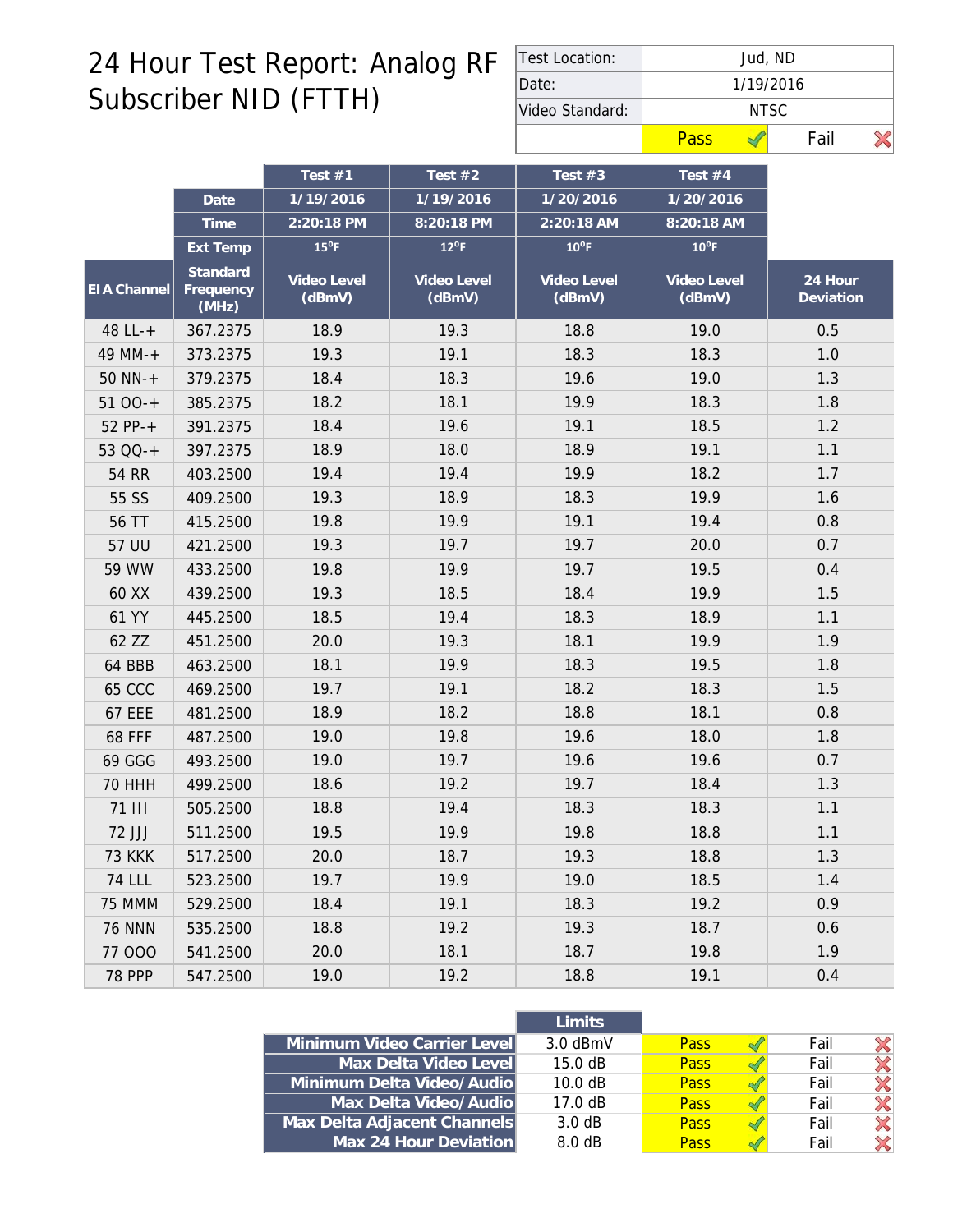| Test Location:  | Lisbon, ND |       |  |  |  |  |  |
|-----------------|------------|-------|--|--|--|--|--|
| Date:           | 1/20/2016  |       |  |  |  |  |  |
| Video Standard: |            | NTSC. |  |  |  |  |  |
|                 | Pass       | Fail  |  |  |  |  |  |

### Selected Test Channels

| <b>EIA Channel</b> | Standard<br>Frequency<br>(MHz) | Program       | <b>Visual Carrier</b><br>Level (dBmV) | <b>Visual Carrier</b><br>Frequency (MHz) | Aural Carrier A<br>(dBc) | <b>Aural Carrier</b><br>Frequency Offset<br>(MHz) |  |
|--------------------|--------------------------------|---------------|---------------------------------------|------------------------------------------|--------------------------|---------------------------------------------------|--|
| $\overline{2}$     | 55.2500                        | <b>GUIDE</b>  | 20.2                                  | 55.249945                                | $-13.9$                  | 4.499996                                          |  |
| 7                  | 175.2500                       | <b>BEK</b>    | 19.0                                  | 175.250100                               | $-15.7$                  | 4.499990                                          |  |
| 26 M               | 235.2375                       | <b>ESPNcI</b> | 19.2                                  | 235.236238                               | $-14.7$                  | 4.499974                                          |  |
| $280-+$            | 247.2375                       | <b>TBS</b>    | 19.5                                  | 247.236154                               | $-15.6$                  | 4.499974                                          |  |
| $32S+$             | 271.2375                       | ABCfam        | 19.6                                  | 271.236160                               | $-15.4$                  | 4.499981                                          |  |
| $46$ JJ-+          | 355.2375                       | <b>TOON</b>   | 19.7                                  | 355.235135                               | $-15.6$                  | 4.499973                                          |  |
| 55 SS              | 409.2500                       | <b>DIY</b>    | 19.7                                  | 409.250375                               | $-13.7$                  | 4.499990                                          |  |
| 59 WW              | 433.2500                       | <b>MSNBC</b>  | 19.4                                  | 433.247105                               | $-15.2$                  | 4.499983                                          |  |
| 61 YY              | 445.2500                       | <b>DSNYxd</b> | 19.4                                  | 445.248088                               | $-15.6$                  | 4.499984                                          |  |
| 69 GGG             | 493.2500                       | YouToo        | 19.1                                  | 493.249370                               | $-15.0$                  | 4.499989                                          |  |
| 71 III             | 505.2500                       | truTV         | 19.5                                  | 505.249345                               | $-15.5$                  | 4.499988                                          |  |
| <b>78 PPP</b>      | 547.2500                       | Sptman        | 20.3                                  | 547.249660                               | $-14.8$                  | 4.499999                                          |  |

#### RF Carrier Performance Measurements

| <b>EIA Channel</b> | <b>Standard</b><br>Frequency<br>(MHz) | Program       | Carrier to Noise<br>(dB) | <b>Coherent Second</b><br>Order (dBc) | <b>Coherent Triple</b><br>Beat (dBc) | In Channel<br>Response (dB) |  |
|--------------------|---------------------------------------|---------------|--------------------------|---------------------------------------|--------------------------------------|-----------------------------|--|
| $\overline{2}$     | 55.2500                               | <b>GUIDE</b>  | 53.3                     | $-70.10$                              | $-68.2$                              | 1.0                         |  |
| $\overline{7}$     | 175.2500                              | <b>BEK</b>    | 53.5                     | $-66.00$                              | $-68.7$                              | 0.8                         |  |
| 26 M               | 235.2375                              | <b>ESPNcI</b> | 53.9                     | $-66.50$                              | $-68.5$                              | 1.0                         |  |
| $280-+$            | 247.2375                              | <b>TBS</b>    | 53.0                     | $-71.30$                              | $-68.5$                              | 1.1                         |  |
| $32S+$             | 271.2375                              | ABCfam        | 53.3                     | $-70.90$                              | $-68.2$                              | 1.1                         |  |
| $46$ JJ-+          | 355.2375                              | <b>TOON</b>   | 54.8                     | $-70.50$                              | $-68.4$                              | 1.4                         |  |
| 55 SS              | 409.2500                              | <b>DIY</b>    | 53.0                     | $-68.70$                              | $-69.3$                              | 1.1                         |  |
| 59 WW              | 433.2500                              | <b>MSNBC</b>  | 52.9                     | $-71.00$                              | $-69.0$                              | 1.4                         |  |
| 61 YY              | 445.2500                              | <b>DSNYxd</b> | 53.2                     | $-69.80$                              | $-69.3$                              | 0.9                         |  |
| 69 GGG             | 493.2500                              | YouToo        | 53.0                     | $-68.30$                              | $-69.3$                              | 1.3                         |  |
| <b>71 III</b>      | 505.2500                              | truTV         | 53.6                     | $-69.30$                              | $-69.3$                              | 1.3                         |  |
| <b>78 PPP</b>      | 547.2500                              | Sptman        | 55.2                     | $-70.60$                              | $-69.3$                              | 1.4                         |  |

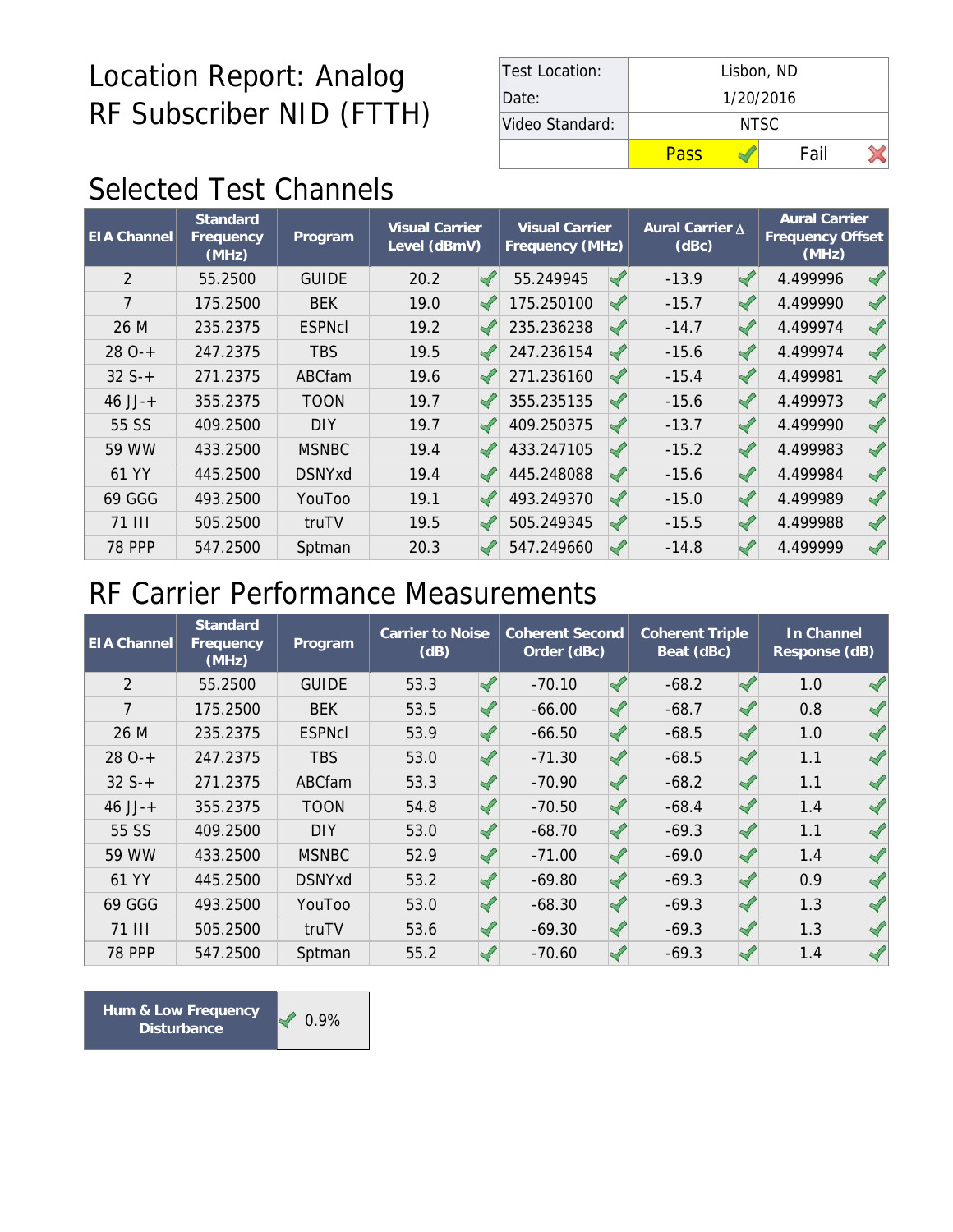| Test Location:  |                    | Lisbon, ND |  |  |  |  |  |  |  |
|-----------------|--------------------|------------|--|--|--|--|--|--|--|
| Date:           | 1/20/2016<br>NTSC. |            |  |  |  |  |  |  |  |
| Video Standard: |                    |            |  |  |  |  |  |  |  |
|                 | Pass               | Fail       |  |  |  |  |  |  |  |

|                |                                | Test $#1$             | Test $#2$             | Test $#3$             | Test #4               |                      |
|----------------|--------------------------------|-----------------------|-----------------------|-----------------------|-----------------------|----------------------|
|                | Date                           | 1/19/2016             | 1/19/2016             | 1/20/2016             | 1/20/2016             |                      |
|                | Time                           | 2:20:18 PM            | 8:20:18 PM            | 2:20:18 AM            | 8:20:18 AM            |                      |
|                | Ext Temp                       | $15^{\circ}$ F        | $12^{\circ}$ F        | $10^{\circ}$ F        | $10^{\circ}$ F        |                      |
| EIA Channel    | Standard<br>Frequency<br>(MHz) | Video Level<br>(dBmV) | Video Level<br>(dBmV) | Video Level<br>(dBmV) | Video Level<br>(dBmV) | 24 Hour<br>Deviation |
| $\overline{2}$ | 55.2500                        | 12.5                  | 13.0                  | 12.1                  | 13.1                  | 1.0                  |
| $\overline{4}$ | 67.2500                        | 13.9                  | 12.1                  | 14.0                  | 13.9                  | 1.9                  |
| 5              | 77.2500                        | 14.9                  | 14.6                  | 14.9                  | 14.5                  | 0.4                  |
| 6              | 83.2500                        | 12.8                  | 12.2                  | 12.3                  | 14.2                  | 2.0                  |
| 95 A5          | 91.2500                        | 14.3                  | 12.8                  | 12.1                  | 12.5                  | 2.2                  |
| $99A1+$        | 115.2750                       | 13.2                  | 13.0                  | 12.2                  | 15.0                  | 2.8                  |
| $14A^{-+}$     | 121.2375                       | 13.5                  | 14.8                  | 13.9                  | 13.8                  | 1.3                  |
| $15B++$        | 127.2625                       | 14.2                  | 12.4                  | 13.7                  | 12.9                  | 1.8                  |
| $16C +$        | 133.2375                       | 14.6                  | 14.6                  | 14.5                  | 14.5                  | 0.1                  |
| 17 D           | 139.2500                       | 13.2                  | 12.6                  | 13.6                  | 15.0                  | 2.4                  |
| 7              | 175.2500                       | 12.5                  | 14.9                  | 12.6                  | 15.0                  | 2.5                  |
| $\, 8$         | 181.2500                       | 14.3                  | 13.3                  | 13.0                  | 14.6                  | 1.6                  |
| 9              | 187.2500                       | 14.7                  | 13.9                  | 13.4                  | 12.7                  | 2.0                  |
| 10             | 193.2500                       | 12.2                  | 14.8                  | 13.6                  | 14.4                  | 2.6                  |
| 11             | 199.2500                       | 12.7                  | 12.2                  | 14.7                  | 12.4                  | 2.5                  |
| 12             | 205.2500                       | 13.2                  | 14.0                  | 13.2                  | 14.2                  | 1.0                  |
| 13             | 211.2500                       | 14.9                  | 12.5                  | 14.8                  | 12.7                  | 2.4                  |
| 24 K+          | 223.2500                       | 12.7                  | 14.1                  | 14.4                  | 12.8                  | 1.7                  |
| $25 L++$       | 229.2625                       | 15.1                  | 12.1                  | 14.2                  | 12.9                  | 3.0                  |
| $26 M +$       | 235.2375                       | 15.1                  | 14.9                  | 14.2                  | 13.7                  | 1.4                  |
| $27 N +$       | 241.2375                       | 15.1                  | 13.4                  | 12.2                  | 12.4                  | 2.9                  |
| $280-+$        | 247.2375                       | 12.6                  | 14.4                  | 13.4                  | 13.3                  | 1.8                  |
| 29 P-+         | 253.2375                       | 13.0                  | 13.7                  | 13.7                  | 13.9                  | 0.9                  |
| $30Q-+$        | 259.2375                       | 13.6                  | 13.2                  | 12.2                  | 15.0                  | 2.8                  |
| $31 R +$       | 265.2375                       | 14.3                  | 12.1                  | 13.2                  | 13.7                  | 2.2                  |
| $32S+$         | 271.2375                       | 13.0                  | 12.6                  | 13.1                  | 14.9                  | 2.3                  |
| $37 AA-+$      | 301.2375                       | 13.1                  | 14.3                  | 12.7                  | 12.6                  | 1.7                  |
| 38 BB-+        | 307.2375                       | 12.2                  | 14.6                  | 12.5                  | 12.9                  | 2.4                  |
| 40 DD-+        | 319.2375                       | 14.4                  | 14.3                  | 12.8                  | 13.5                  | 1.6                  |
| $41EE++$       | 325.2375                       | 15.1                  | 14.2                  | 13.7                  | 14.6                  | 1.4                  |
| $42 FF++$      | 331.2750                       | 14.4                  | 14.3                  | 12.4                  | 12.2                  | 2.2                  |
| 43 GG-+        | 337.2375                       | 14.0                  | 13.0                  | 14.9                  | 13.0                  | 1.9                  |
| 44 HH-+        | 343.2375                       | 14.1                  | 12.3                  | 13.3                  | 15.1                  | 2.8                  |
| $45$ $11 - +$  | 349.2375                       | 15.1                  | 13.4                  | 13.9                  | 14.5                  | 1.7                  |
| $46$ JJ-+      | 355.2375                       | 12.7                  | 14.0                  | 14.5                  | 13.7                  | 1.8                  |
| $47$ KK + +    | 361.2625                       | 14.9                  | 14.6                  | 13.6                  | 14.9                  | 1.3                  |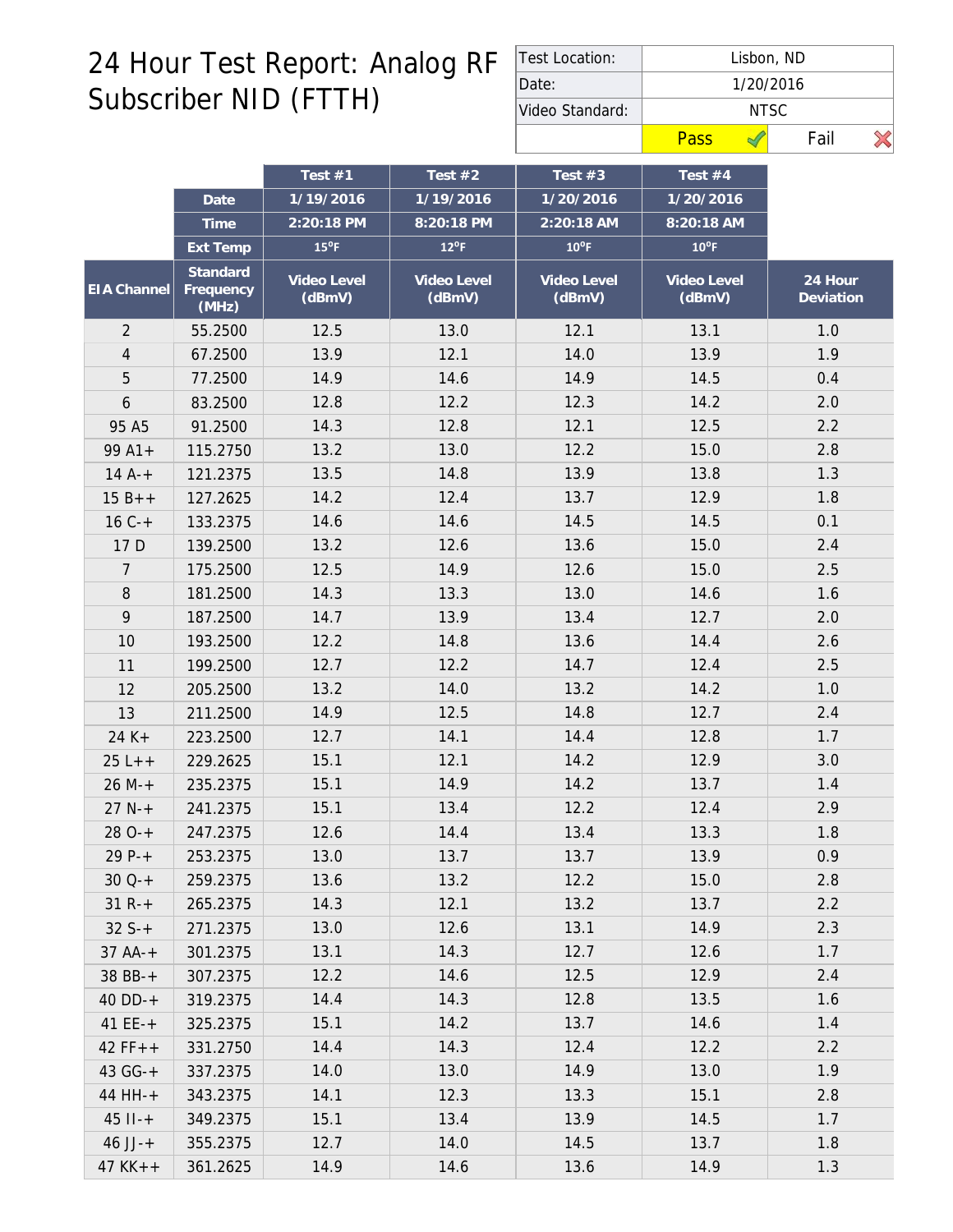| Test Location:  | Lisbon, ND |           |      |  |  |  |  |  |  |
|-----------------|------------|-----------|------|--|--|--|--|--|--|
| Date:           |            | 1/20/2016 |      |  |  |  |  |  |  |
| Video Standard: |            | NTSC      |      |  |  |  |  |  |  |
|                 | Pass       |           | Fail |  |  |  |  |  |  |

|                    |                                | Test $#1$             | Test $#2$             | Test $#3$             | Test $#4$             |                      |
|--------------------|--------------------------------|-----------------------|-----------------------|-----------------------|-----------------------|----------------------|
|                    | Date                           | 1/19/2016             | 1/19/2016             | 1/20/2016             | 1/20/2016             |                      |
|                    | Time                           | 2:20:18 PM            | 8:20:18 PM            | 2:20:18 AM            | 8:20:18 AM            |                      |
|                    | Ext Temp                       | $15^{\circ}$ F        | $12^{\circ}$ F        | $10^{\circ}$ F        | $10^{\circ}$ F        |                      |
| <b>EIA Channel</b> | Standard<br>Frequency<br>(MHz) | Video Level<br>(dBmV) | Video Level<br>(dBmV) | Video Level<br>(dBmV) | Video Level<br>(dBmV) | 24 Hour<br>Deviation |
| 48 LL-+            | 367.2375                       | 13.7                  | 12.5                  | 12.7                  | 13.1                  | 1.2                  |
| 49 MM-+            | 373.2375                       | 14.8                  | 12.9                  | 13.1                  | 13.8                  | 1.9                  |
| $50$ NN- $+$       | 379.2375                       | 14.3                  | 13.0                  | 13.7                  | 13.3                  | 1.3                  |
| $5100-+$           | 385.2375                       | 12.9                  | 14.1                  | 14.2                  | 12.1                  | 2.1                  |
| $52 PP-+$          | 391.2375                       | 15.0                  | 14.1                  | 15.0                  | 13.7                  | 1.3                  |
| 53 QQ-+            | 397.2375                       | 13.1                  | 12.8                  | 12.2                  | 14.2                  | 2.0                  |
| 54 RR              | 403.2500                       | 14.7                  | 12.1                  | 14.6                  | 14.1                  | 2.6                  |
| 55 SS              | 409.2500                       | 13.5                  | 14.4                  | 12.6                  | 13.0                  | 1.8                  |
| 56 TT              | 415.2500                       | 14.0                  | 15.1                  | 12.5                  | 12.2                  | 2.9                  |
| 57 UU              | 421.2500                       | 13.1                  | 13.2                  | 14.4                  | 14.2                  | 1.3                  |
| 59 WW              | 433.2500                       | 14.3                  | 12.5                  | 14.9                  | 12.4                  | 2.5                  |
| 60 XX              | 439.2500                       | 13.0                  | 13.0                  | 13.6                  | 14.6                  | 1.6                  |
| 61 YY              | 445.2500                       | 13.5                  | 12.7                  | 12.3                  | 15.1                  | 2.8                  |
| 62 ZZ              | 451.2500                       | 13.0                  | 13.3                  | 14.9                  | 12.2                  | 2.7                  |
| 64 BBB             | 463.2500                       | 13.2                  | 14.6                  | 13.2                  | 14.3                  | 1.4                  |
| <b>65 CCC</b>      | 469.2500                       | 13.2                  | 12.6                  | 13.5                  | 13.7                  | 1.1                  |
| <b>67 EEE</b>      | 481.2500                       | 14.9                  | 14.6                  | 12.5                  | 13.4                  | 2.4                  |
| <b>68 FFF</b>      | 487.2500                       | 13.2                  | 14.1                  | 14.2                  | 14.3                  | 1.1                  |
| 69 GGG             | 493.2500                       | 15.0                  | 13.8                  | 12.9                  | 13.3                  | 2.1                  |
| <b>70 HHH</b>      | 499.2500                       | 13.9                  | 13.0                  | 14.7                  | 15.0                  | 2.0                  |
| <b>71 III</b>      | 505.2500                       | 13.7                  | 14.1                  | 12.1                  | 15.1                  | 3.0                  |
| 72 JJJ             | 511.2500                       | 14.7                  | 13.0                  | 13.2                  | 14.5                  | 1.7                  |
| <b>73 KKK</b>      | 517.2500                       | 12.1                  | 12.2                  | 13.1                  | 13.6                  | 1.5                  |
| 74 LLL             | 523.2500                       | 14.7                  | 13.4                  | 14.6                  | 13.4                  | 1.3                  |
| 75 MMM             | 529.2500                       | 13.4                  | 14.9                  | 12.7                  | 13.1                  | 2.2                  |
| <b>76 NNN</b>      | 535.2500                       | 12.4                  | 14.9                  | 14.1                  | 13.5                  | 2.5                  |
| 77 000             | 541.2500                       | 14.7                  | 13.5                  | 14.7                  | 14.6                  | 1.2                  |
| <b>78 PPP</b>      | 547.2500                       | 12.9                  | 13.3                  | 13.4                  | 12.4                  | $1.0$                |

|                             | <b>Limits</b>     |             |      |  |
|-----------------------------|-------------------|-------------|------|--|
| Minimum Video Carrier Level | $3.0$ dBmV        | <b>Pass</b> | Fail |  |
| Max Delta Video Level       | 15.0 dB           | <b>Pass</b> | Fail |  |
| Minimum Delta Video/Audio   | 10.0 dB           | Pass        | Fail |  |
| Max Delta Video/Audio       | $17.0 \text{ dB}$ | <b>Pass</b> | Fail |  |
| Max Delta Adjacent Channels | 3.0 dB            | <b>Pass</b> | Fail |  |
| Max 24 Hour Deviation       | 8.0 dB            | Pass        | Fail |  |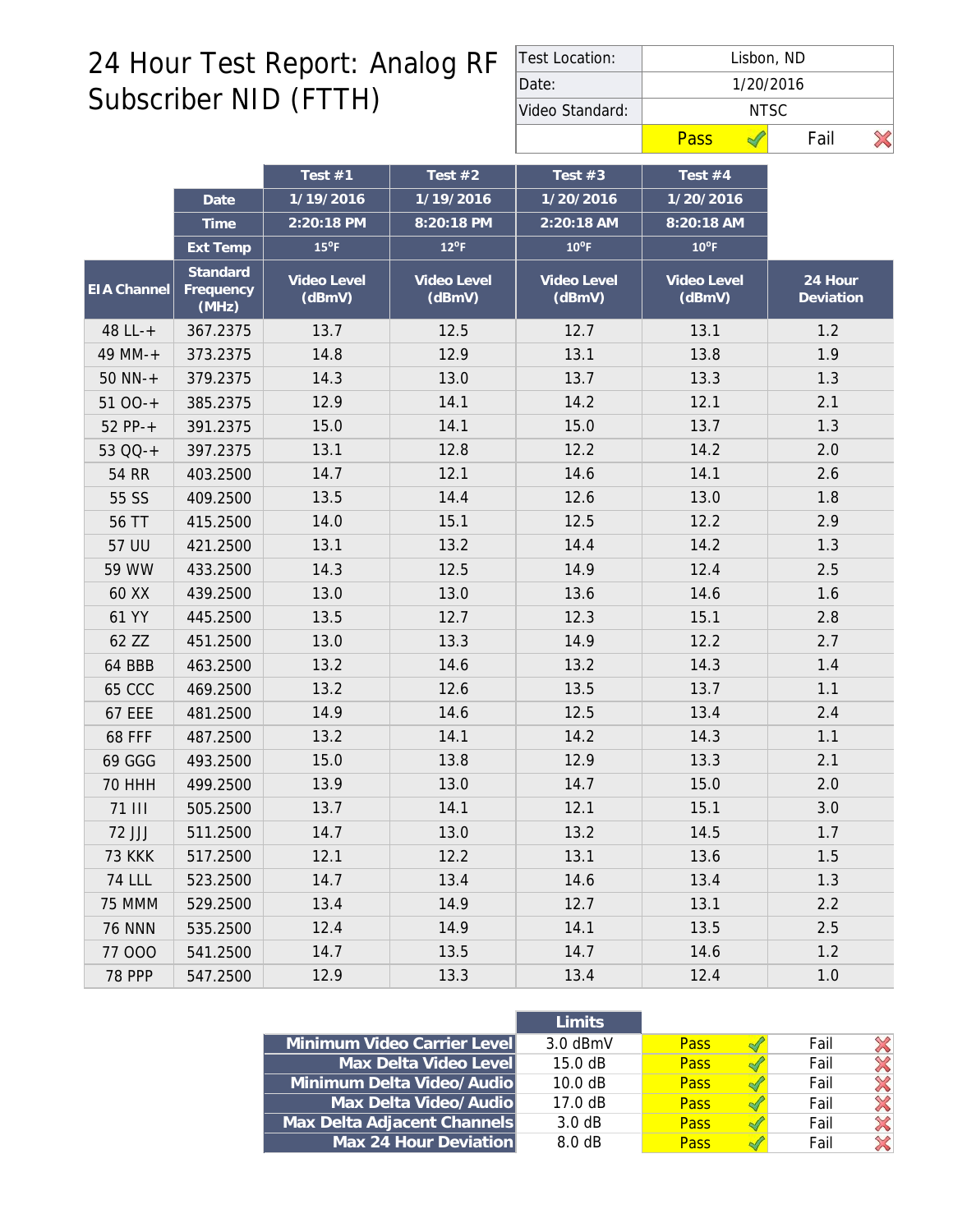| Test Location:  | Litchville, ND |      |  |  |  |  |  |
|-----------------|----------------|------|--|--|--|--|--|
| Date:           | 1/19/2016      |      |  |  |  |  |  |
| Video Standard: | NTSC.          |      |  |  |  |  |  |
|                 | Pass           | Fail |  |  |  |  |  |

### Selected Test Channels

| <b>EIA Channel</b> | Standard<br>Frequency<br>(MHz) | Program       | <b>Visual Carrier</b><br>Level (dBmV) | <b>Visual Carrier</b><br>Frequency (MHz) |  | Aural Carrier A<br>(dBc) |  | <b>Aural Carrier</b><br>Frequency Offset<br>(MHz) |  |
|--------------------|--------------------------------|---------------|---------------------------------------|------------------------------------------|--|--------------------------|--|---------------------------------------------------|--|
| $\overline{2}$     | 55.2500                        | <b>GUIDE</b>  | 12.3                                  | 55.249955                                |  | $-13.2$                  |  | 4.500007                                          |  |
| 7                  | 175.2500                       | <b>BEK</b>    | 13.4                                  | 175.250067                               |  | $-15.4$                  |  | 4.499990                                          |  |
| 26 M               | 235.2375                       | <b>ESPNcI</b> | 14.1                                  | 235.236221                               |  | $-14.7$                  |  | 4.499964                                          |  |
| $280-+$            | 247.2375                       | <b>TBS</b>    | 14.0                                  | 247.236148                               |  | $-15.6$                  |  | 4.499980                                          |  |
| $32S+$             | 271.2375                       | ABCfam        | 14.2                                  | 271.236154                               |  | $-15.4$                  |  | 4.499972                                          |  |
| $46$ JJ-+          | 355.2375                       | <b>TOON</b>   | 13.6                                  | 355.235122                               |  | $-14.8$                  |  | 4.499969                                          |  |
| 55 SS              | 409.2500                       | <b>DIY</b>    | 14.2                                  | 409.250361                               |  | $-14.0$                  |  | 4.500012                                          |  |
| 59 WW              | 433.2500                       | <b>MSNBC</b>  | 14.0                                  | 433.247101                               |  | $-15.6$                  |  | 4.499972                                          |  |
| 61 YY              | 445.2500                       | <b>DSNYxd</b> | 13.7                                  | 445.248202                               |  | $-15.9$                  |  | 4.499982                                          |  |
| 69 GGG             | 493.2500                       | YouToo        | 13.9                                  | 493.249390                               |  | $-15.1$                  |  | 4.499990                                          |  |
| 71 III             | 505.2500                       | truTV         | 14.2                                  | 505.249379                               |  | $-14.9$                  |  | 4.499999                                          |  |
| <b>78 PPP</b>      | 547.2500                       | Sptman        | 14.6                                  | 547.249704                               |  | $-15.4$                  |  | 4.499995                                          |  |

#### RF Carrier Performance Measurements

| <b>EIA Channel</b> | Standard<br>Frequency<br>(MHz) | Program       | Carrier to Noise<br>(dB) |  | <b>Coherent Second</b><br>Order (dBc) | <b>Coherent Triple</b><br>Beat (dBc) |  | In Channel<br>Response (dB) |  |
|--------------------|--------------------------------|---------------|--------------------------|--|---------------------------------------|--------------------------------------|--|-----------------------------|--|
| $\overline{2}$     | 55.2500                        | <b>GUIDE</b>  | 46.4                     |  | $-64.80$                              | $-65.1$                              |  | 1.4                         |  |
| 7                  | 175.2500                       | <b>BEK</b>    | 45.2                     |  | $-60.00$                              | $-59.6$                              |  | 1.3                         |  |
| 26 M               | 235.2375                       | <b>ESPNcI</b> | 47.5                     |  | $-63.70$                              | $-63.0$                              |  | 1.1                         |  |
| $280-+$            | 247.2375                       | <b>TBS</b>    | 47.6                     |  | $-63.90$                              | $-63.2$                              |  | 1.0                         |  |
| $32S+$             | 271.2375                       | ABCfam        | 46.6                     |  | $-63.30$                              | $-62.0$                              |  | 1.2                         |  |
| $46$ JJ-+          | 355.2375                       | <b>TOON</b>   | 46.6                     |  | $-63.20$                              | $-63.5$                              |  | 1.4                         |  |
| 55 SS              | 409.2500                       | <b>DIY</b>    | 45.9                     |  | $-60.70$                              | $-59.0$                              |  | 1.3                         |  |
| 59 WW              | 433.2500                       | <b>MSNBC</b>  | 46.5                     |  | $-63.40$                              | $-63.7$                              |  | 1.4                         |  |
| 61 YY              | 445.2500                       | <b>DSNYxd</b> | 46.5                     |  | $-63.40$                              | $-62.2$                              |  | 1.2                         |  |
| 69 GGG             | 493.2500                       | YouToo        | 45.9                     |  | $-63.80$                              | $-61.5$                              |  | 1.2                         |  |
| <b>71 III</b>      | 505.2500                       | truTV         | 46.5                     |  | $-63.50$                              | $-61.9$                              |  | 1.1                         |  |
| <b>78 PPP</b>      | 547.2500                       | Sptman        | 48.5                     |  | $-63.40$                              | $-62.2$                              |  | 1.1                         |  |

 $0.8\%$ **Hum & Low Frequency Disturbance**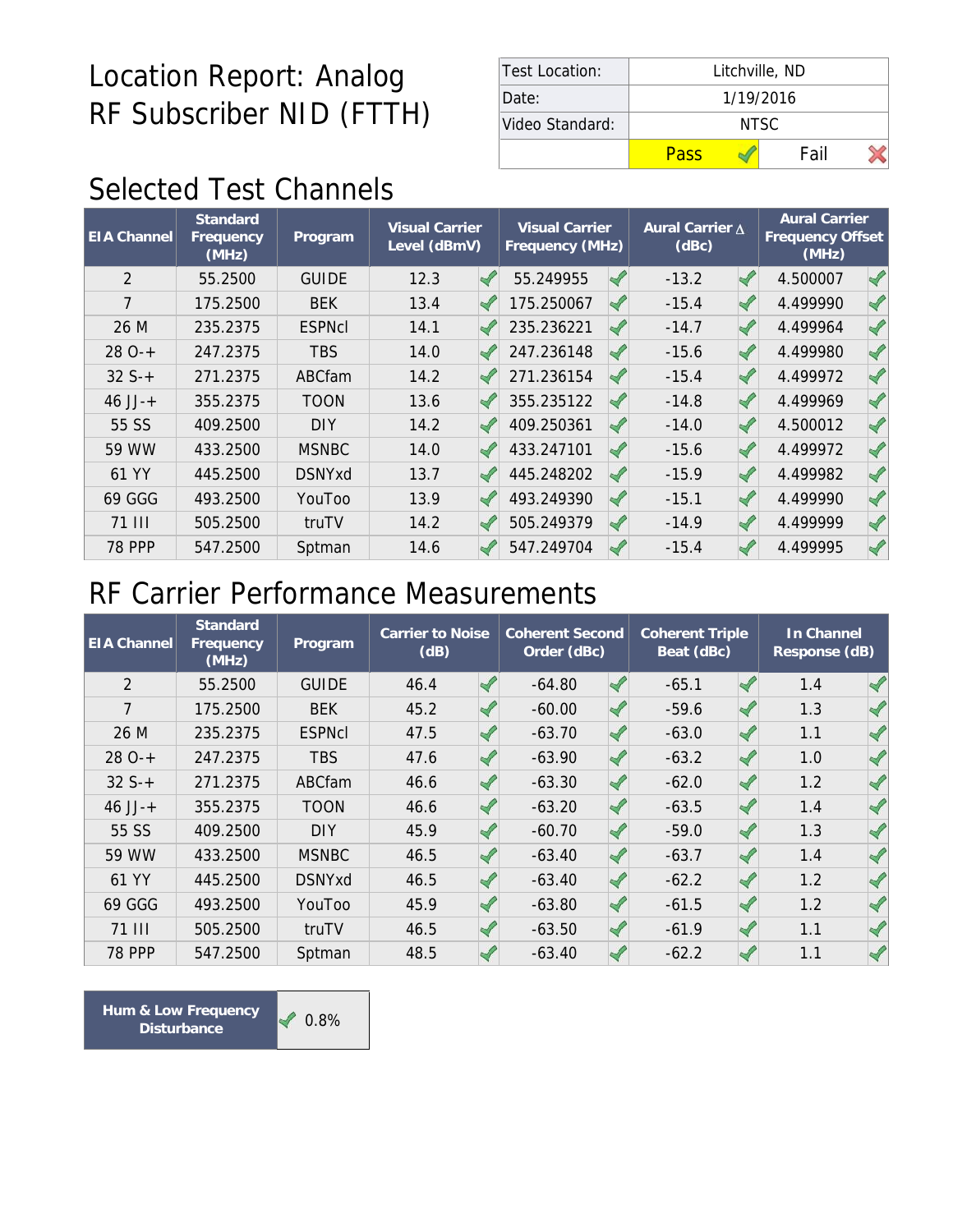| Test Location:  | Litchville, ND |      |  |  |  |  |  |
|-----------------|----------------|------|--|--|--|--|--|
| Date:           | 1/19/2016      |      |  |  |  |  |  |
| Video Standard: | NTSC.          |      |  |  |  |  |  |
|                 | Pass           | Fail |  |  |  |  |  |

|                |                                | Test $#1$             | Test $#2$             | Test $#3$             | Test #4               |                      |
|----------------|--------------------------------|-----------------------|-----------------------|-----------------------|-----------------------|----------------------|
|                | Date                           | 1/19/2016             | 1/19/2016             | 1/20/2016             | 1/20/2016             |                      |
|                | Time                           | 4:35:18 PM            | 10:35:18 PM           | 4:35:18 AM            | 10:35:18 AM           |                      |
|                | Ext Temp                       | $15^{\circ}$ F        | $12^{\circ}F$         | $10^{\circ}$ F        | $10^{\circ}$ F        |                      |
| EIA Channel    | Standard<br>Frequency<br>(MHz) | Video Level<br>(dBmV) | Video Level<br>(dBmV) | Video Level<br>(dBmV) | Video Level<br>(dBmV) | 24 Hour<br>Deviation |
| $\overline{2}$ | 55.2500                        | 20.1                  | 19.5                  | 20.0                  | 18.7                  | 1.4                  |
| $\overline{4}$ | 67.2500                        | 19.4                  | 19.5                  | 18.7                  | 19.3                  | 0.8                  |
| 5              | 77.2500                        | 19.2                  | 20.1                  | 19.2                  | 19.7                  | 0.9                  |
| 6              | 83.2500                        | 19.1                  | 19.9                  | 19.6                  | 19.4                  | 0.8                  |
| 95 A5          | 91.2500                        | 19.0                  | 18.9                  | 19.2                  | 19.5                  | 0.6                  |
| $99A1+$        | 115.2750                       | 19.2                  | 19.1                  | 18.8                  | 19.9                  | 1.1                  |
| $14A^{-+}$     | 121.2375                       | 19.1                  | 19.2                  | 18.8                  | 19.2                  | 0.4                  |
| $15B++$        | 127.2625                       | 19.1                  | 19.1                  | 19.6                  | 19.0                  | 0.6                  |
| $16C +$        | 133.2375                       | 19.9                  | 20.1                  | 18.8                  | 19.2                  | 1.3                  |
| 17 D           | 139.2500                       | 19.0                  | 19.3                  | 18.8                  | 18.8                  | 0.5                  |
| 7              | 175.2500                       | 19.5                  | 18.8                  | 18.8                  | 19.1                  | 0.7                  |
| $\, 8$         | 181.2500                       | 20.0                  | 20.1                  | 19.4                  | 19.4                  | 0.7                  |
| 9              | 187.2500                       | 19.2                  | 19.5                  | 18.9                  | 19.1                  | 0.6                  |
| 10             | 193.2500                       | 18.8                  | 19.7                  | 19.8                  | 19.0                  | 1.0                  |
| 11             | 199.2500                       | 18.9                  | 19.8                  | 18.7                  | 19.1                  | 1.1                  |
| 12             | 205.2500                       | 19.1                  | 19.6                  | 19.1                  | 19.7                  | 0.6                  |
| 13             | 211.2500                       | 18.7                  | 19.7                  | 20.1                  | 18.9                  | 1.4                  |
| 24 K+          | 223.2500                       | 20.0                  | 20.0                  | 20.1                  | 18.8                  | 1.3                  |
| $25 L++$       | 229.2625                       | 19.5                  | 20.2                  | 20.0                  | 20.1                  | 0.7                  |
| $26 M +$       | 235.2375                       | 19.6                  | 19.0                  | 19.9                  | 20.2                  | 1.2                  |
| $27 N +$       | 241.2375                       | 18.8                  | 18.9                  | 19.3                  | 19.3                  | 0.5                  |
| $280-+$        | 247.2375                       | 19.5                  | 18.7                  | 19.3                  | 20.0                  | 1.3                  |
| 29 P-+         | 253.2375                       | 19.4                  | 20.2                  | 20.1                  | 19.9                  | 0.8                  |
| $30Q-+$        | 259.2375                       | 19.5                  | 19.1                  | 19.7                  | 19.9                  | 0.8                  |
| $31 R +$       | 265.2375                       | 19.2                  | 20.0                  | 19.0                  | 19.6                  | 1.0                  |
| $32S+$         | 271.2375                       | 19.0                  | 19.2                  | 19.0                  | 19.3                  | 0.3                  |
| $37 AA-+$      | 301.2375                       | 19.4                  | 20.0                  | 19.7                  | 19.8                  | 0.6                  |
| 38 BB-+        | 307.2375                       | 20.0                  | 20.1                  | 18.9                  | 19.0                  | 1.2                  |
| 40 DD-+        | 319.2375                       | 19.0                  | 19.3                  | 19.7                  | 20.2                  | 1.2                  |
| $41EE++$       | 325.2375                       | 19.6                  | 20.1                  | 19.9                  | 19.1                  | 1.0                  |
| $42 FF++$      | 331.2750                       | 20.2                  | 19.7                  | 19.6                  | 18.8                  | 1.4                  |
| 43 GG-+        | 337.2375                       | 19.8                  | 18.9                  | 19.4                  | 19.2                  | 0.9                  |
| 44 HH-+        | 343.2375                       | 19.0                  | 19.9                  | 19.5                  | 18.8                  | 1.1                  |
| $45$ $11 - +$  | 349.2375                       | 19.9                  | 19.3                  | 19.0                  | 19.8                  | 0.9                  |
| $46$ JJ-+      | 355.2375                       | 18.9                  | 19.4                  | 19.3                  | 20.2                  | 1.3                  |
| $47$ KK + +    | 361.2625                       | 19.2                  | 19.0                  | 19.6                  | 18.7                  | 0.9                  |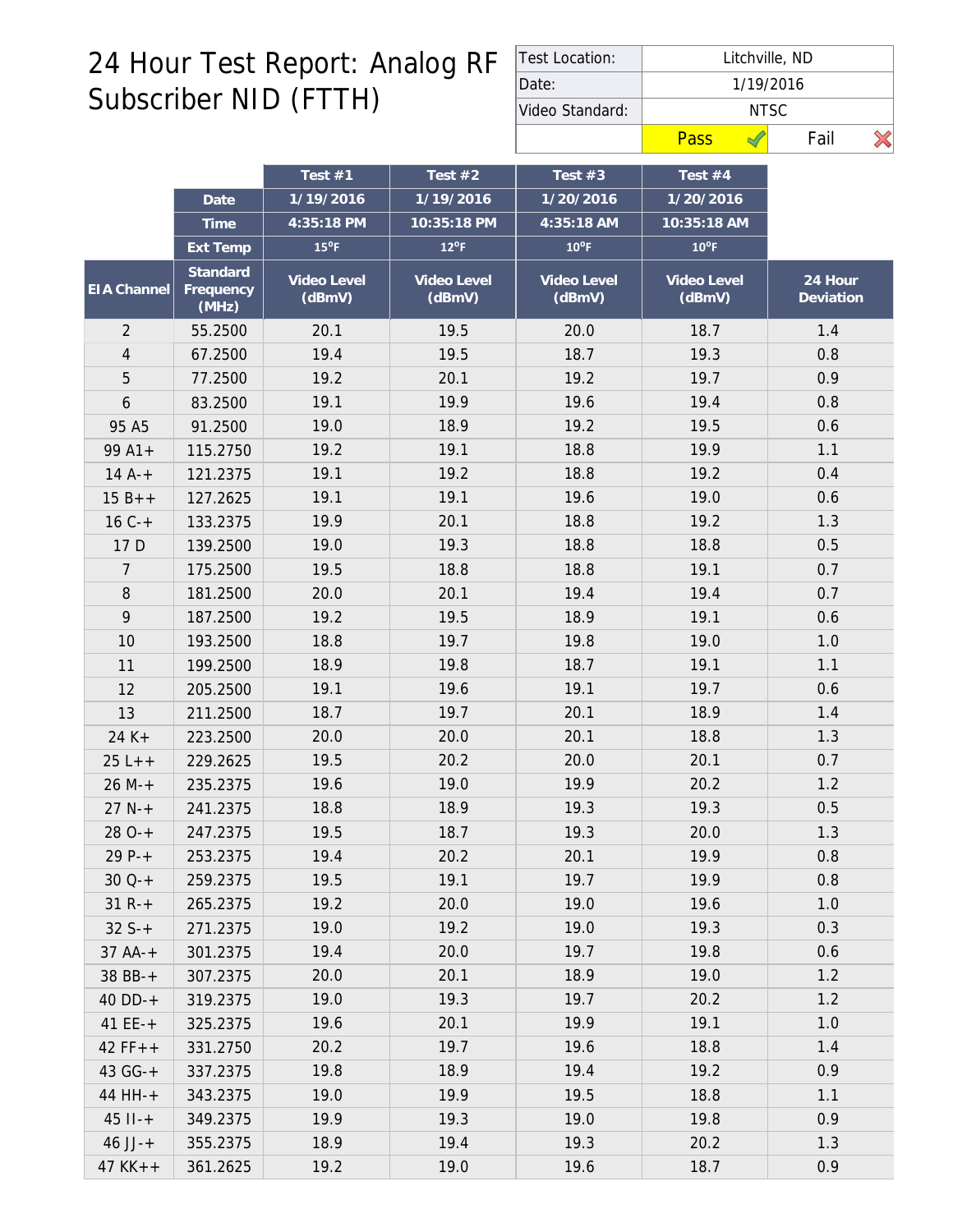| Test Location:  | Litchville, ND |      |  |  |  |  |  |  |
|-----------------|----------------|------|--|--|--|--|--|--|
| Date:           | 1/19/2016      |      |  |  |  |  |  |  |
| Video Standard: | NTSC.          |      |  |  |  |  |  |  |
|                 | Pass           | Fail |  |  |  |  |  |  |

|               |                                | Test #1               | Test $#2$             | Test $#3$             | Test #4               |                      |
|---------------|--------------------------------|-----------------------|-----------------------|-----------------------|-----------------------|----------------------|
|               | Date                           | 1/19/2016             | 1/19/2016             | 1/20/2016             | 1/20/2016             |                      |
|               | Time                           | 4:35:18 PM            | 10:35:18 PM           | 4:35:18 AM            | 10:35:18 AM           |                      |
|               | Ext Temp                       | $15^{\circ}$ F        | $12^{\circ}$ F        | $10^{\circ}$ F        | $10^{\circ}$ F        |                      |
| EIA Channel   | Standard<br>Frequency<br>(MHz) | Video Level<br>(dBmV) | Video Level<br>(dBmV) | Video Level<br>(dBmV) | Video Level<br>(dBmV) | 24 Hour<br>Deviation |
| 48 LL-+       | 367.2375                       | 19.9                  | 20.2                  | 19.9                  | 19.3                  | 0.9                  |
| 49 MM-+       | 373.2375                       | 19.8                  | 18.9                  | 19.0                  | 20.0                  | 1.1                  |
| $50$ NN- $+$  | 379.2375                       | 19.2                  | 20.0                  | 20.0                  | 18.9                  | 1.1                  |
| $5100-+$      | 385.2375                       | 20.0                  | 18.8                  | 19.9                  | 19.2                  | 1.2                  |
| $52 PP-+$     | 391.2375                       | 18.7                  | 20.0                  | 18.9                  | 19.4                  | 1.3                  |
| 53 QQ-+       | 397.2375                       | 19.1                  | 20.0                  | 19.2                  | 20.1                  | 1.0                  |
| 54 RR         | 403.2500                       | 19.0                  | 19.0                  | 20.1                  | 19.4                  | 1.1                  |
| 55 SS         | 409.2500                       | 20.0                  | 19.6                  | 20.1                  | 19.4                  | 0.7                  |
| 56 TT         | 415.2500                       | 19.1                  | 20.0                  | 18.9                  | 18.7                  | 1.3                  |
| 57 UU         | 421.2500                       | 18.9                  | 19.2                  | 20.2                  | 20.1                  | 1.3                  |
| 59 WW         | 433.2500                       | 18.7                  | 19.4                  | 19.8                  | 19.3                  | 1.1                  |
| 60 XX         | 439.2500                       | 19.2                  | 19.5                  | 19.0                  | 19.3                  | 0.5                  |
| 61 YY         | 445.2500                       | 19.3                  | 19.8                  | 20.2                  | 19.4                  | 0.9                  |
| 62 ZZ         | 451.2500                       | 18.7                  | 18.8                  | 19.9                  | 19.3                  | 1.2                  |
| 64 BBB        | 463.2500                       | 20.0                  | 19.7                  | 19.5                  | 19.8                  | 0.5                  |
| <b>65 CCC</b> | 469.2500                       | 18.7                  | 19.1                  | 19.9                  | 19.2                  | 1.2                  |
| <b>67 EEE</b> | 481.2500                       | 20.2                  | 19.8                  | 18.8                  | 20.2                  | 1.4                  |
| <b>68 FFF</b> | 487.2500                       | 19.7                  | 18.7                  | 19.9                  | 19.1                  | 1.2                  |
| 69 GGG        | 493.2500                       | 19.7                  | 20.2                  | 19.3                  | 19.0                  | 1.2                  |
| <b>70 HHH</b> | 499.2500                       | 19.7                  | 19.4                  | 18.9                  | 18.8                  | 0.9                  |
| <b>71 III</b> | 505.2500                       | 20.0                  | 19.9                  | 19.6                  | 19.7                  | 0.4                  |
| 72 JJJ        | 511.2500                       | 19.0                  | 18.8                  | 19.2                  | 19.3                  | 0.5                  |
| <b>73 KKK</b> | 517.2500                       | 20.0                  | 19.3                  | 19.9                  | 19.5                  | 0.7                  |
| <b>74 LLL</b> | 523.2500                       | 19.5                  | 20.2                  | 18.7                  | 19.6                  | 1.5                  |
| 75 MMM        | 529.2500                       | 19.8                  | 19.8                  | 20.1                  | 19.2                  | 0.9                  |
| <b>76 NNN</b> | 535.2500                       | 19.3                  | 20.0                  | 19.2                  | 19.8                  | 0.8                  |
| 77 000        | 541.2500                       | 19.6                  | 19.2                  | 19.1                  | 18.8                  | 0.8                  |
| <b>78 PPP</b> | 547.2500                       | 19.9                  | 19.7                  | 18.8                  | 19.1                  | 1.1                  |

|                             | Limits     |             |      |  |
|-----------------------------|------------|-------------|------|--|
| Minimum Video Carrier Level | $3.0$ dBmV | <b>Pass</b> | Fail |  |
| Max Delta Video Level       | 15.0 dB    | <b>Pass</b> | Fail |  |
| Minimum Delta Video/Audio   | 10.0 dB    | <b>Pass</b> | Fail |  |
| Max Delta Video/Audio       | 17.0 dB    | Pass        | Fail |  |
| Max Delta Adjacent Channels | 3.0 dB     | <b>Pass</b> | Fail |  |
| Max 24 Hour Deviation       | 8.0 dB     | Pass        | Fail |  |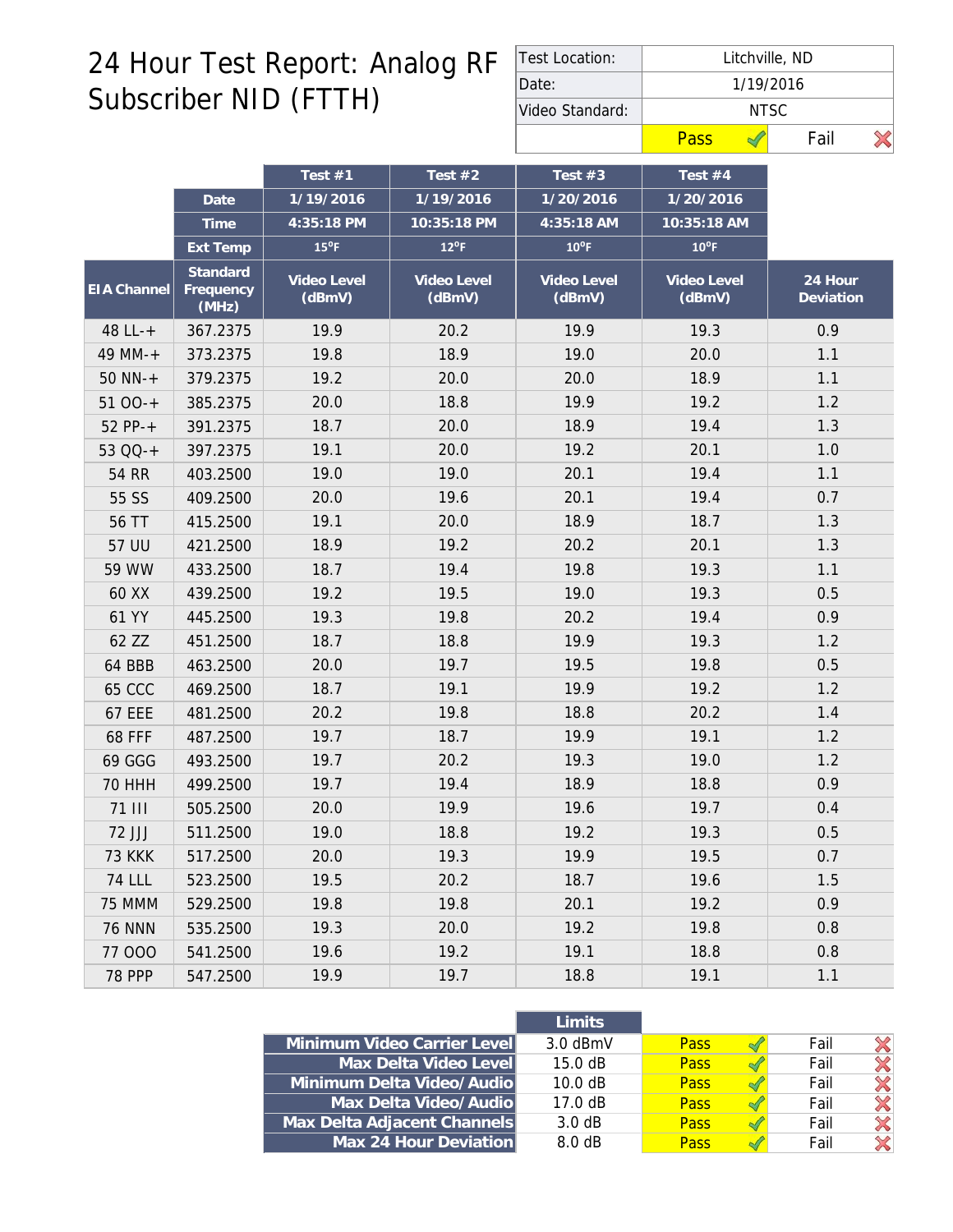| Test Location:  | Rutland, ND |      |  |  |  |  |  |
|-----------------|-------------|------|--|--|--|--|--|
| Date:           | 1/20/2016   |      |  |  |  |  |  |
| Video Standard: | NTSC.       |      |  |  |  |  |  |
|                 | Pass        | Fail |  |  |  |  |  |

### Selected Test Channels

| <b>EIA Channel</b> | Standard<br>Frequency<br>(MHz) | Program       | <b>Visual Carrier</b><br>Level (dBmV) | <b>Visual Carrier</b><br>Frequency (MHz) |  | Aural Carrier A<br>(dBc) |  | <b>Aural Carrier</b><br>Frequency Offset<br>(MHz) |  |
|--------------------|--------------------------------|---------------|---------------------------------------|------------------------------------------|--|--------------------------|--|---------------------------------------------------|--|
| $\overline{2}$     | 55.2500                        | <b>GUIDE</b>  | 13.0                                  | 55.249952                                |  | $-13.7$                  |  | 4.500019                                          |  |
| 7                  | 175.2500                       | <b>BEK</b>    | 13.8                                  | 175.250070                               |  | $-15.8$                  |  | 4.499999                                          |  |
| 26 M               | 235.2375                       | <b>ESPNcI</b> | 15.1                                  | 235.236203                               |  | $-15.1$                  |  | 4.499973                                          |  |
| $280-+$            | 247.2375                       | <b>TBS</b>    | 14.9                                  | 247.236131                               |  | $-15.8$                  |  | 4.499972                                          |  |
| $32S+$             | 271.2375                       | ABCfam        | 14.8                                  | 271.236132                               |  | $-15.5$                  |  | 4.499977                                          |  |
| $46$ JJ-+          | 355.2375                       | <b>TOON</b>   | 14.6                                  | 355.235114                               |  | $-15.6$                  |  | 4.499986                                          |  |
| 55 SS              | 409.2500                       | <b>DIY</b>    | 14.3                                  | 409.250358                               |  | $-13.3$                  |  | 4.500001                                          |  |
| 59 WW              | 433.2500                       | <b>MSNBC</b>  | 14.5                                  | 433.247074                               |  | $-14.9$                  |  | 4.499968                                          |  |
| 61 YY              | 445.2500                       | <b>DSNYxd</b> | 14.8                                  | 445.248093                               |  | $-15.5$                  |  | 4.499982                                          |  |
| 69 GGG             | 493.2500                       | YouToo        | 14.9                                  | 493.249360                               |  | $-15.1$                  |  | 4.499989                                          |  |
| 71 III             | 505.2500                       | truTV         | 15.3                                  | 505.249352                               |  | $-15.4$                  |  | 4.499996                                          |  |
| <b>78 PPP</b>      | 547.2500                       | Sptman        | 15.0                                  | 547.249685                               |  | $-14.5$                  |  | 4.499999                                          |  |

#### RF Carrier Performance Measurements

| <b>EIA Channel</b> | Standard<br>Frequency<br>(MHz) | Program       | Carrier to Noise<br>(dB) |  | <b>Coherent Second</b><br>Order (dBc) | <b>Coherent Triple</b><br>Beat (dBc) |  | In Channel<br>Response (dB) |  |
|--------------------|--------------------------------|---------------|--------------------------|--|---------------------------------------|--------------------------------------|--|-----------------------------|--|
| $\overline{2}$     | 55.2500                        | <b>GUIDE</b>  | 50.6                     |  | $-69.60$                              | $-68.4$                              |  | 0.9                         |  |
| 7                  | 175.2500                       | <b>BEK</b>    | 52.2                     |  | $-66.00$                              | $-67.2$                              |  | 1.1                         |  |
| 26 M               | 235.2375                       | <b>ESPNcI</b> | 51.4                     |  | $-70.80$                              | $-68.1$                              |  | 0.8                         |  |
| $280-+$            | 247.2375                       | <b>TBS</b>    | 52.9                     |  | $-70.80$                              | $-66.8$                              |  | 1.0                         |  |
| $32S+$             | 271.2375                       | ABCfam        | 51.4                     |  | $-71.00$                              | $-68.0$                              |  | 1.1                         |  |
| $46$ JJ-+          | 355.2375                       | <b>TOON</b>   | 51.1                     |  | $-70.20$                              | $-67.4$                              |  | 1.4                         |  |
| 55 SS              | 409.2500                       | <b>DIY</b>    | 51.2                     |  | $-70.50$                              | $-67.7$                              |  | 1.4                         |  |
| 59 WW              | 433.2500                       | <b>MSNBC</b>  | 50.5                     |  | $-70.00$                              | $-67.7$                              |  | 1.4                         |  |
| 61 YY              | 445.2500                       | <b>DSNYxd</b> | 50.9                     |  | $-69.20$                              | $-67.6$                              |  | 1.4                         |  |
| 69 GGG             | 493.2500                       | YouToo        | 53.0                     |  | $-69.90$                              | $-68.8$                              |  | 1.3                         |  |
| <b>71 III</b>      | 505.2500                       | truTV         | 52.7                     |  | $-69.50$                              | $-69.1$                              |  | 1.4                         |  |
| <b>78 PPP</b>      | 547.2500                       | Sptman        | 53.4                     |  | $-69.90$                              | $-66.1$                              |  | 1.1                         |  |

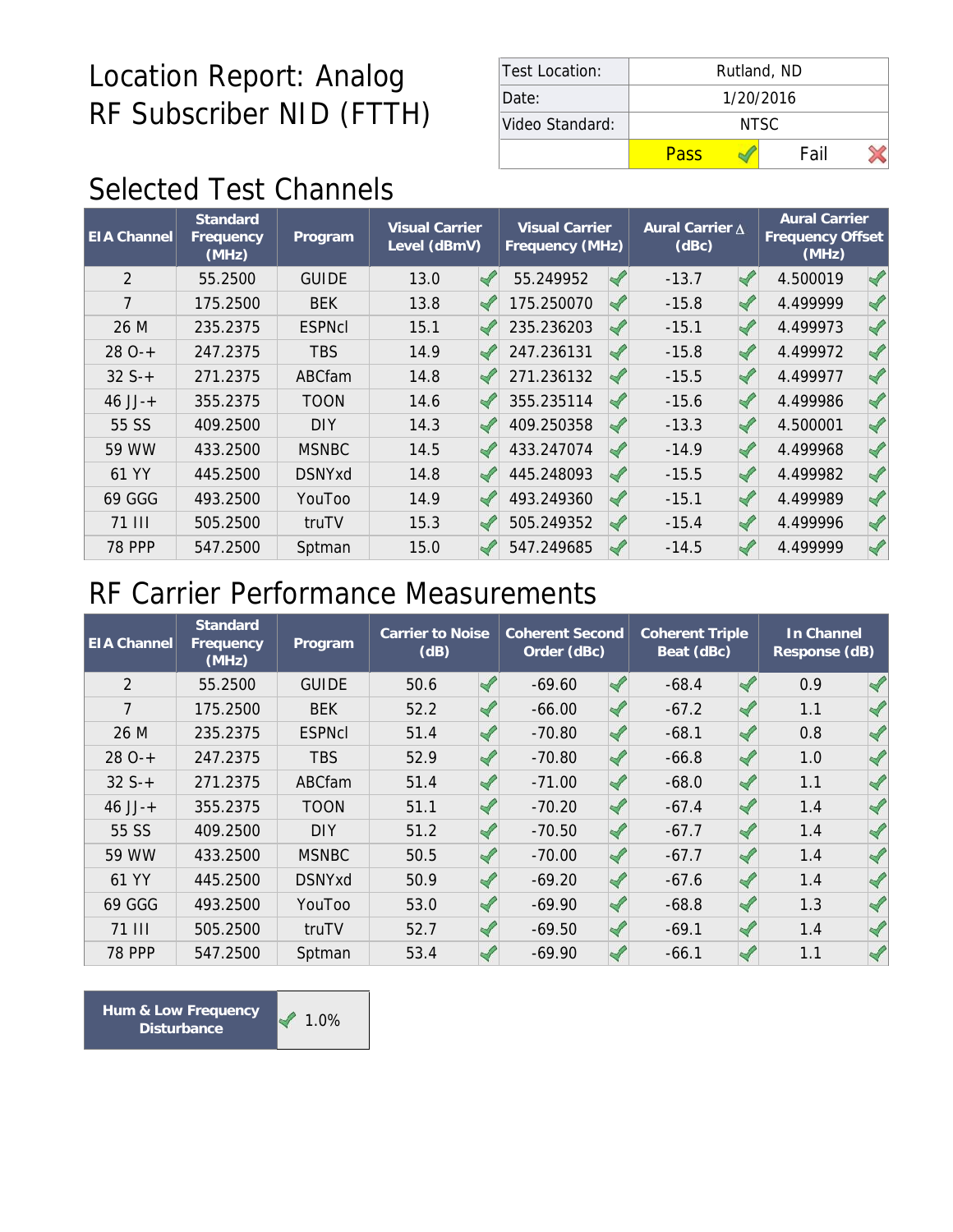| Test Location:  | Rutland, ND |      |  |  |  |  |  |  |
|-----------------|-------------|------|--|--|--|--|--|--|
| Date:           | 1/19/2016   |      |  |  |  |  |  |  |
| Video Standard: | NTSC.       |      |  |  |  |  |  |  |
|                 | Pass        | Fail |  |  |  |  |  |  |

|                |                                | Test $#1$             | Test $#2$             | Test $#3$             | Test #4               |                      |
|----------------|--------------------------------|-----------------------|-----------------------|-----------------------|-----------------------|----------------------|
|                | Date                           | 1/19/2016             | 1/19/2016             | 1/20/2016             | 1/20/2016             |                      |
|                | Time                           | 6:32:18 PM            | 12:32:18 AM           | 6:32:18 AM            | 12:32:18 PM           |                      |
|                | Ext Temp                       | $15^{\circ}$ F        | $12^{\circ}$ F        | $10^{\circ}$ F        | $10^{\circ}$ F        |                      |
| EIA Channel    | Standard<br>Frequency<br>(MHz) | Video Level<br>(dBmV) | Video Level<br>(dBmV) | Video Level<br>(dBmV) | Video Level<br>(dBmV) | 24 Hour<br>Deviation |
| $\overline{2}$ | 55.2500                        | 15.0                  | 15.0                  | 14.6                  | 16.0                  | 1.4                  |
| $\overline{4}$ | 67.2500                        | 13.8                  | 14.6                  | 14.3                  | 15.8                  | 2.0                  |
| 5              | 77.2500                        | 13.6                  | 14.6                  | 14.2                  | 14.7                  | 1.1                  |
| 6              | 83.2500                        | 15.2                  | 15.9                  | 14.1                  | 15.5                  | 1.8                  |
| 95 A5          | 91.2500                        | 15.2                  | 15.5                  | 15.4                  | 15.1                  | 0.4                  |
| $99A1+$        | 115.2750                       | 14.9                  | 14.6                  | 14.9                  | 16.0                  | 1.4                  |
| $14A^{-+}$     | 121.2375                       | 16.1                  | 14.3                  | 13.7                  | 15.7                  | 2.4                  |
| $15B++$        | 127.2625                       | 14.4                  | 16.1                  | 15.9                  | 15.6                  | 1.7                  |
| $16C +$        | 133.2375                       | 14.1                  | 16.1                  | 16.1                  | 14.9                  | 2.0                  |
| 17 D           | 139.2500                       | 15.2                  | 14.2                  | 13.6                  | 14.3                  | 1.6                  |
| 7              | 175.2500                       | 14.0                  | 14.0                  | 14.6                  | 15.1                  | 1.1                  |
| $\, 8$         | 181.2500                       | 13.7                  | 15.7                  | 14.3                  | 15.3                  | 2.0                  |
| 9              | 187.2500                       | 14.1                  | 13.8                  | 14.6                  | 16.1                  | 2.3                  |
| 10             | 193.2500                       | 15.0                  | 16.4                  | 15.6                  | 14.2                  | 2.2                  |
| 11             | 199.2500                       | 15.3                  | 15.9                  | 14.6                  | 15.7                  | 1.3                  |
| 12             | 205.2500                       | 16.1                  | 16.4                  | 14.9                  | 16.3                  | 1.5                  |
| 13             | 211.2500                       | 14.5                  | 16.1                  | 15.0                  | 16.2                  | 1.7                  |
| 24 K+          | 223.2500                       | 14.1                  | 14.4                  | 16.0                  | 13.8                  | 2.2                  |
| $25 L++$       | 229.2625                       | 16.4                  | 15.0                  | 14.4                  | 14.3                  | 2.1                  |
| $26 M +$       | 235.2375                       | 14.9                  | 13.7                  | 15.2                  | 13.9                  | 1.5                  |
| $27 N +$       | 241.2375                       | 14.3                  | 14.9                  | 14.5                  | 15.1                  | 0.8                  |
| $280-+$        | 247.2375                       | 14.8                  | 15.4                  | 15.4                  | 15.0                  | 0.6                  |
| 29 P-+         | 253.2375                       | 13.9                  | 15.4                  | 14.1                  | 14.0                  | 1.5                  |
| $30Q-+$        | 259.2375                       | 15.7                  | 15.9                  | 16.2                  | 15.9                  | 0.5                  |
| $31 R +$       | 265.2375                       | 14.6                  | 13.7                  | 16.1                  | 15.6                  | 2.4                  |
| $32S+$         | 271.2375                       | 14.9                  | 15.4                  | 15.9                  | 14.6                  | 1.3                  |
| $37 AA-+$      | 301.2375                       | 15.2                  | 15.4                  | 15.5                  | 14.6                  | 0.9                  |
| 38 BB-+        | 307.2375                       | 15.6                  | 13.9                  | 15.6                  | 15.2                  | 1.7                  |
| 40 DD-+        | 319.2375                       | 15.1                  | 15.0                  | 13.9                  | 14.7                  | 1.2                  |
| $41EE++$       | 325.2375                       | 15.7                  | 13.9                  | 16.0                  | 15.5                  | 2.1                  |
| $42 FF++$      | 331.2750                       | 13.6                  | 14.2                  | 15.4                  | 15.2                  | 1.8                  |
| 43 GG-+        | 337.2375                       | 14.5                  | 15.2                  | 15.5                  | 13.6                  | 1.9                  |
| 44 HH-+        | 343.2375                       | 15.4                  | 14.8                  | 15.1                  | 16.0                  | 1.2                  |
| $45$ $11 - +$  | 349.2375                       | 14.9                  | 14.7                  | 14.3                  | 14.0                  | 0.9                  |
| $46$ JJ-+      | 355.2375                       | 14.0                  | 16.0                  | 15.6                  | 16.2                  | 2.2                  |
| $47$ KK + +    | 361.2625                       | 16.1                  | 15.3                  | 13.8                  | 13.6                  | 2.5                  |